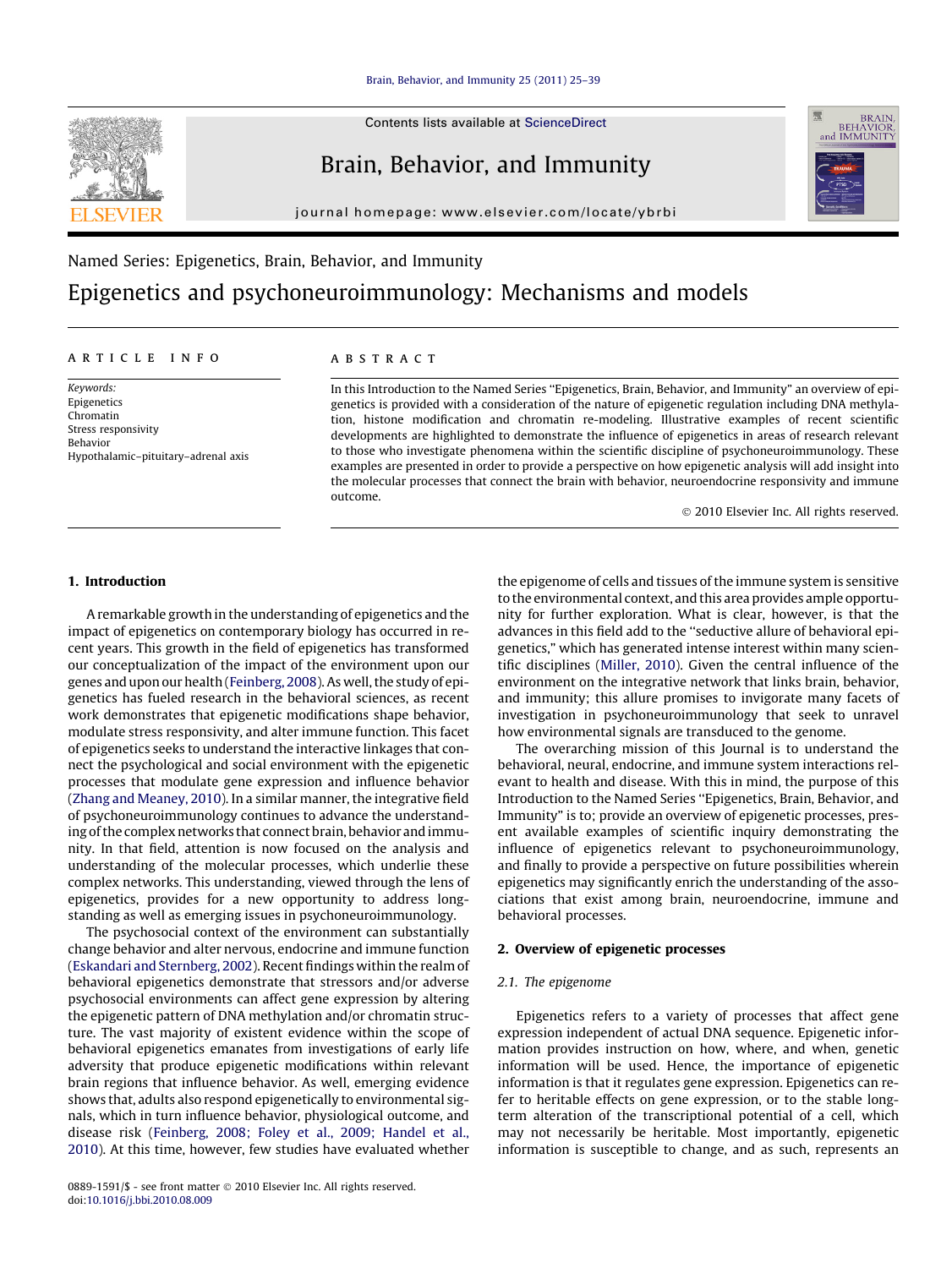excellent target to understand how the environment may impact physiological function. The impact could be manifest as long as the environmental factor is present or could persist, in its absence. The effect could be transient (during the duration) or extended (subsequent) to the environmental impact and although not necessarily transmittable (mitotically and/or meiotically) could exert significant influence. While epigenetics refers to effects on single and/or sets of genes, epigenomics refers to global epigenetic modifications that encompass the entire genome as described in: [http://nihroadmap.nih.gov/epigenomics/index.asp.](http://nihroadmap.nih.gov/epigenomics/index.asp) As such, genetic information provides the blueprint for the manufacture of the proteins necessary to cellular function; whereas, epigenetic information provides instruction for the use of that blueprint, permitting an ordered and regulated gene expression pattern.

## 2.2. Epigenetic regulation and chromatin re-modeling

Epigenetically regulated gene expression is a consequence of small covalent chemical modifications, which mark the genome and play a role in turning genes on or off [\(Kouzarides, 2007](#page-12-0)). Such a mark is DNA methylation. In this process, methyl groups attach to the backbone of the DNA molecule at cytosine rings found at CpG dinucleotides [\(Razin, 1998\)](#page-13-0). These methyl groups typically turn genes off by affecting the accessibility of DNA. Another type of mark, known as histone modification, indirectly affects the accessibility of DNA (see Fig. 1). There are a variety of such chemical marks that modify the amino terminal tails of histones (e.g. acetylation, methylation, phosphorylation), changing how tightly or loosely DNA is packaged. If the wrapping is tight, a gene may be hidden from the cell's transcription machinery, consequently less accessible and hence switched off. In contrast, if the wrapping is loosened, a gene that was formerly inaccessible can become accessible. For example, histone deacetylation results in transcriptional repression. Conversely, histone acetylation, which involves the covalent addition of acetyl groups to the lysine moieties in the amino terminal histone tails, results in an increase in gene expression.

In vertebrates, approximately 2 m of DNA are contained within each cell and this DNA is packaged into chromatin in a manner that permits transcription of some loci and suppression of other loci. The basic unit of chromatin is the nucleosome, which is comprised of four core histones (H2A, H2B, H3, H4, two of each) around which 146 base pairs of DNA are wrapped (see [Fig. 2](#page-2-0)). The core histones are predominantly globular except for their amino terminal ''tails," which are unstructured. A striking feature of histones, and particularly of their tails, is the large number and types of amino acid residues that can be modified. These distinct types of modification include; acetylation, methylation, phosphorylation, ubiquitylation, sumoylation, deimination and proline isomerization [\(Kouzarides,](#page-12-0) [2007\)](#page-12-0). Histone modification has been detected at over 60 different amino acid residues, but with extra complexity resulting from methylation at lysine or arginine residues that may be of three forms: mono-, di-, or trimethyl for lysines and mono- or di-(asymmetric or symmetric) for arginine. This vast array of modifications provide for enormous modification of functional responsivity. The best understood histone modifications or marks are acetylation, methylation and phosphorylation.

The term ''histone code" has been used to describe these modifications and the histone code hypothesis ([Strahl and Allis, 2000;](#page-13-0) [Jenuwein and Allis, 2001](#page-13-0)) proposes an epigenetic marking system



Fig. 1. Epigenetic processes, DNA methylation and histone modification. DNA methylation is an epigenetic mark which often represses gene transcription. Histones are proteins around which DNA is packaged and histone modifications can either repress or enhance gene transcription. Histone modifications occur when epigenetic factors are bound to histone ''tails" and alter the extent to which DNA is wrapped around the histones, thus, altering the availability of DNA for transcription. DNA methylation and histone modification can impact health and may contribute to disease states such as cancer, autoimmune manifestations, mental disorders, or diabetes [\(Selvi and Kundu,](#page-13-0) [2009\)](#page-13-0). Epigenetic mechanisms are affected by several factors and processes including; development in utero and in childhood, environmental stress, drugs and pharmaceuticals, aging, and diet, [http://nihroadmap.nih.gov/epigenomics/index.asp.](http://nihroadmap.nih.gov/epigenomics/index.asp) Permission is granted to copy, distribute and/or modify this document under the terms of the GNU Free Documentation License, Version 1.2 or any later version published by the Free Software Foundation. This work is in the public domain in the United States because it is a work of the United States Federal Government under the terms of Title 17, Chapter 1, Section 105 of the US Code. The website for this figure is as follows: [http://](http://commons.wikimedia.org/wiki/File:Epigenetic_mechanisms.jpg) [commons.wikimedia.org/wiki/File:Epigenetic\\_mechanisms.jpg](http://commons.wikimedia.org/wiki/File:Epigenetic_mechanisms.jpg). (For interpretation to colours in this figure, the reader is referred to the web version of this paper.)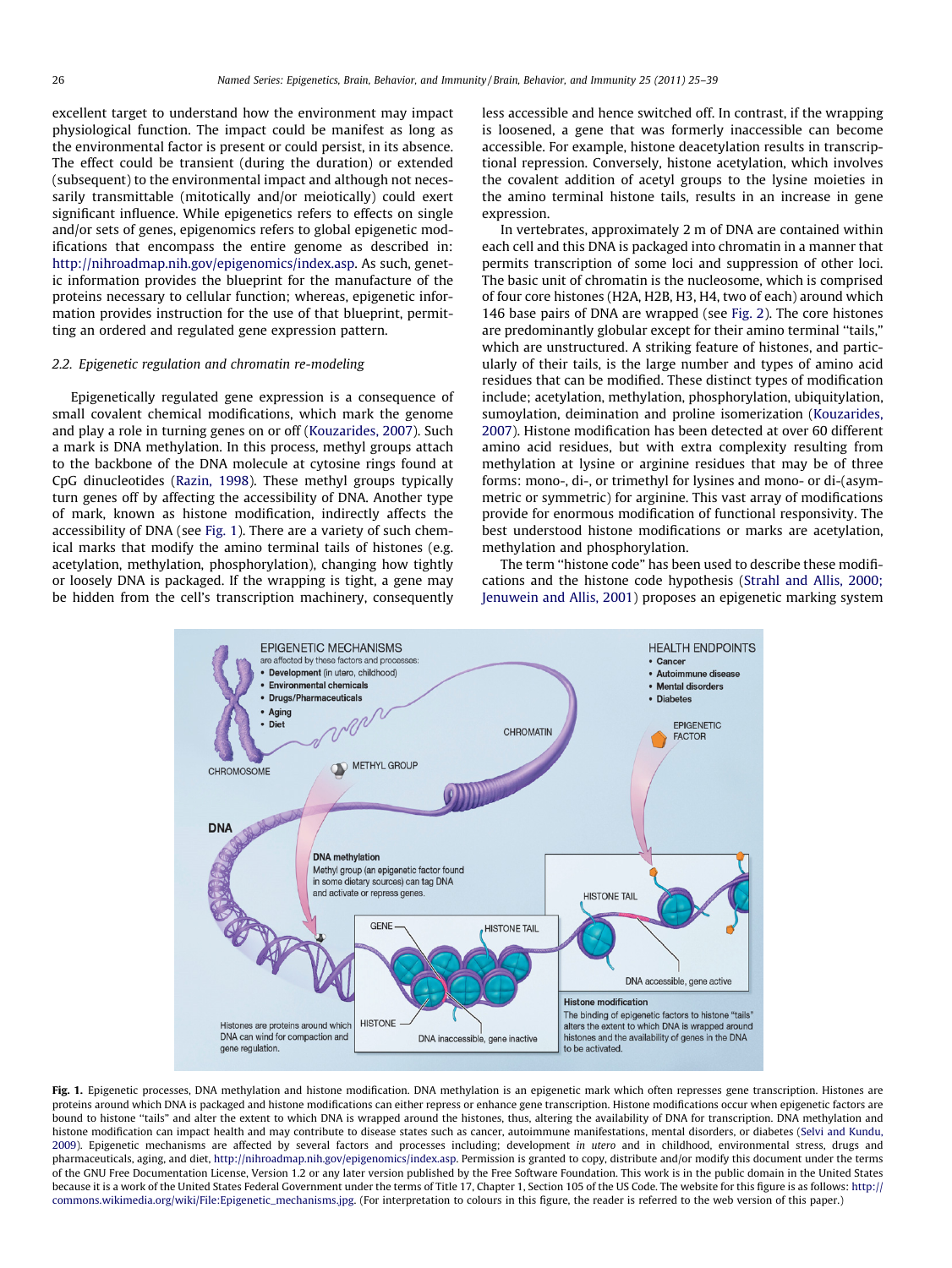<span id="page-2-0"></span>

Fig. 2. Cross-sectional ribbon diagram of a nucleosome with central histones, their amino terminal tails, with DNA wrapped about the exterior surface. Permission is granted to copy, distribute and/or modify this document under the terms of the GNU Free Documentation License, Version 1.2 or any later version published by the Free Software Foundation. The figure is by Richard Wheeler (Zephyris), Sir William Dunn School of Pathology, University of Oxford, UK. Permission for its use has been obtained from Richard Wheeler, Zephyris, at the English language Wikipedia, the copyright holder of this work. The website for this figure is as follows: [http://en.wikipedia.org/wiki/](http://en.wikipedia.org/wiki/File:Nucleosome_1KX5_colour_coded.png) [File:Nucleosome\\_1KX5\\_colour\\_coded.png.](http://en.wikipedia.org/wiki/File:Nucleosome_1KX5_colour_coded.png) (For interpretation to colours in this figure, the reader is referred to the web version of this paper.)

of histone modification patterns, which regulate functional expression of the genome. This hypothesis proposes a combinatorial pattern of histone modifications in a given cellular and developmental context, brought about by a series of ''writing" and ''erasing" events by histone-modifying enzymes. The ''writer" of histone modification refers to enzymes (e.g. acetyltranferases, methylases, phosphorylases) that catalyze a chemical modification of histones in a residue specific manner. The "eraser" of histone modification refers to enzymes (e.g. deacetylase, demethylase, phosphatases) that remove a chemical modification from histones [\(Strahl](#page-13-0) [and Allis, 2000; Jenuwein and Allis, 2001; Klose and Zhang, 2007\)](#page-13-0). The specific interpretation or the "reading" of the histone code is accomplished by ''reader" or effector proteins (containing for example bromo domains, chromo domains, plant homeo domains) that bind to a specific or combinatorial histone modification, permitting the transcription of the histone code into a meaningful biological outcome. These may be either transcriptional activation or silencing ([Strahl and Allis, 2000; Jenuwein and Allis, 2001; Klose and Zhang,](#page-13-0) [2007](#page-13-0)). In addition, histone modification can be achieved by direct physical modulation of chromatin structure or alteration of intranucleosomal and inter-nucleosomal contacts ([Strahl and Allis,](#page-13-0) [2000; Jenuwein and Allis, 2001; Jones and Baylin, 2007](#page-13-0)). Each of these regulatory mechanisms functions broadly to create an epigenetic landscape that determines cell fate during both embryogenesis and development ([Mikkelsen et al., 2007](#page-12-0)) as well as gene transcription throughout the life span ([Shi et al., 2006](#page-13-0)).

The dynamic modifications that mediate epigenetic regulation are carried out in part by enzymes that remove such modifications. Such enzymes have been identified for; acetylation ([Sterner and](#page-13-0) [Berger, 2000](#page-13-0)), methylation ([Zhang and Reinberg, 2001](#page-13-0)), phosphorylation [\(Nowak and Corces, 2004](#page-13-0)), ubiquitylation ([Shilatifard, 2006\)](#page-13-0), sumoylation ([Nathan et al., 2006\)](#page-13-0), deimination [\(Cuthbert et al.,](#page-11-0) [2004](#page-11-0)), and proline isomerization ([Nelson et al., 2006\)](#page-13-0). The best characterized are the histone deacetylases (HDACs). For a review of HDACs (see [De Ruijter et al., 2003](#page-11-0)). In addition to these ''erasers" there are ''writers" that covalently attach the same epigenetic marks removed by the erasers. The best characterized are the histone acetyl transferases (HATs), histone methyltransferases (HMTs) as well as histone phosphorylases (mitogen and stress-activated protein kinases). For a review of HATs (see [Selvi and Kundu, 2009](#page-13-0)). For a review of histone methyltransferases (see [Cedar and Bergman,](#page-11-0) [2009](#page-11-0)). For a review of phosphorylases (see [Ito, 2007\)](#page-12-0). In addition to these, chromatin re-modeling complexes that are ATP dependent, alter the position of nucleosomes around the transcription initiation site and define accessibility of regulatory regions for the transcription machinery. There are direct relationships among histone residue modification, methylation and chromatin re-modeling ([Bultman et al., 2005\)](#page-11-0). For example, changes in the acetylation status of specific lysine residues form a molecular mark for the recruitment of chromatin re-modeling enzymes that function as transcriptional coactivators (e.g. Brahma-related gene 1, BRG-1; SWItch/Sucrose NonFermentable, SWI/SNF) ([Hebbar and Archer, 2007](#page-12-0)). These coactivators allow for local chromatin unwinding and the recruitment of the basal transcriptional complex and RNA polymerase II [\(Trotter](#page-13-0) [and Archer, 2007; Rosenfeld et al., 2006](#page-13-0)). Methylated residues are recognized by chromo domains (protein segments that bind to methylated lysines of H3) and also by unrelated plant homeo domains (protein segments which can bind to various methylated forms of H3-K4). Acetylated residues are recognized by bromo domains (protein segments that specifically bind acetyl-lysine), and phosphorylated residues are recognized by 14-3-3 proteins (proteins which recognize phosphorylated serine or threonine residues of histones). Further, higher-order chromatin structure may be modified by altering the contact between different histones in adjacent nucleosomes or by modification of histone/DNA interaction ([Kouzarides, 2007](#page-12-0)).

# 2.3. Epigenetic effect of histone modification

Functional histone modifications are of two types: global and local. Global chromatin environments partition the genome into distinct domains: such as euchromatin, where DNA is kept ''accessible"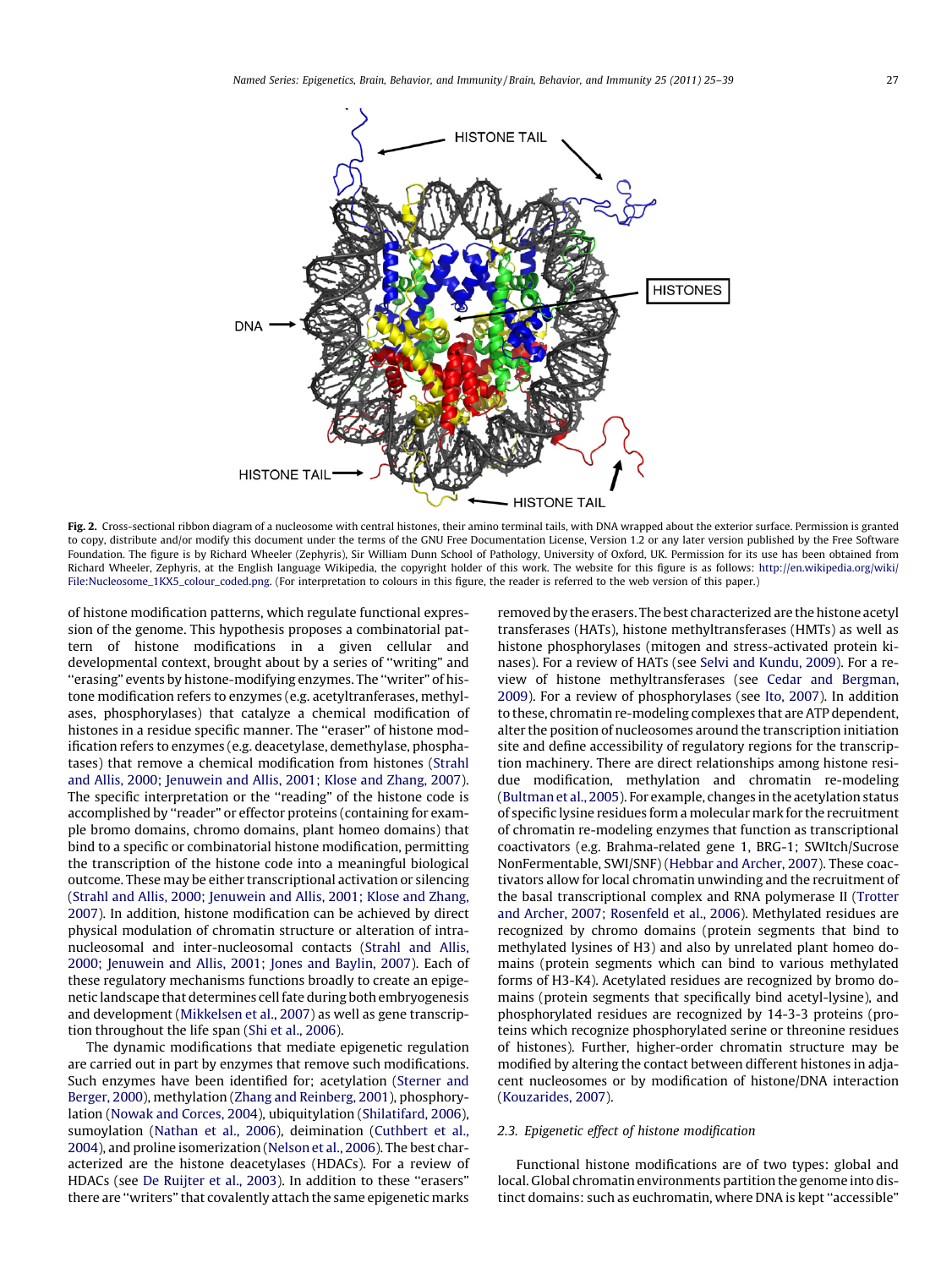for transcription; and heterochromatin, where chromatin is kept ''inaccessible." Within euchromatin, local histone modifications orchestrate chromatin opening to permit accessibility and/or transcription of particular genes. These tasks require the ordered recruitment of the machinery to unravel DNA, manipulate it and then put it back to the correct chromatin state ([Li et al., 2007; Groth et al., 2007\)](#page-12-0). Transcription requires disruption of the nucleosomal histone/DNA contact as RNA polymerase moves along the DNA, and is followed by the reformation of nucleosomes in the wake of the enzyme. A series of interlocking epigenetic histone marks occur during mRNA initiation and elongation and each is required for full transcriptional activity [\(Henikoff and Ahmad, 2005; Lieb and Clarke, 2005; Reinke](#page-12-0) [and Horz, 2003\)](#page-12-0). These histone epigenetic marks typically involve acetylation and/or phosphorylation of histones through activatormediated recruitment of acetylase and kinase complexes, followed by phosphorylation of RNA polymerase II. The transit of RNA polymerase across the transcription unit is preceded by a leading wave of initial positive histone modifications that open the chromatin by transient displacement of nucleosomes ([Govind et al., 2007\)](#page-12-0). Deacetylases are required to remove these residues for re-closure after transcription is complete.

In general, histone acetylation is associated with regions of actively transcribed chromatin. For example, selected lysines such as H4-K8, H4-K9, H4-K12 and H4-K14 are acetylated by HATs, which catalyze the attachment of acetyl groups. The addition of an acetyl group to lysine residues within the histone tail neutralizes their positive charge, thereby disrupting interaction with the negatively charged DNA, which loosens the chromatin structure. In addition, transcriptional activators are recruited by these acetylated-lysines via bromo domains which enhance gene activity ([Haberland et al.,](#page-12-0) [2009\)](#page-12-0). Coactivators such as cyclic AMP binding protein (CBP/p300), steroid receptor coactivator-1 (SRC-1), and p300/CBP-associated factor (PCAF) ([Roth et al., 2001; Santos-Rosa and Caldas, 2005\)](#page-13-0) have associated HAT activity and mediate transcriptional activation [\(Roth et al., 2001; Smith and Denu, 2009](#page-13-0)). In contrast to acetylation, methylation of histone residues can either activate or repress gene transcription. Methylation modifications of H3-K4, H3-K36, and H3-K79 are found at active genes, while methylation of H3-K9 and H3-K27 and H4-K20 are found at transcriptionally repressed genes ([Kouzarides, 2007\)](#page-12-0). Histone lysine methyltransferases catalyze the addition of up to three methyl groups in a sitespecific manner. Hence, histone hyper-acetylation of H4, along with di- or tri-methylation of H3-K4 is associated with chromatin de-condensation, accessibility of DNA to binding proteins and increased transcriptional activity. Whereas, histone hypo-acetylation and di- or tri-methylation of H3-K9 and tri-methylation of H3-K27 constitute repressive marks and contribute to chromatin condensation and transcriptional repression [\(Li, 2002; Peterson and Laniel,](#page-12-0) [2004; Cosgrove and Wolberger, 2005\)](#page-12-0). H4-K12 acetylation and H3- S10 phosphorylation are typically associated with sites of chromatin opening ([Strahl and Allis, 2000\)](#page-13-0). Finally, it is worth noting that many histone-modifying enzymes have been found to have nonhistone substrates as well [\(Sadoul et al., 2008; Huang and Berger,](#page-13-0) [2008\)](#page-13-0).

#### 2.4. Epigenetic effect of DNA methylation

DNA methylation is catalyzed by DNA methyl transferases. Forty percent of genes contain CpG-rich islands upstream of their transcriptional initiation sites, and up to 80% of these are methylated [\(Bird, 2002; Klose and Bird, 2006](#page-11-0)). DNA methylation during embryogenesis is involved in X-chromosome inactivation in females and DNA imprinting events, which result in monoallelic gene expression [\(Illingworth et al., 2008; Miranda and Jones,](#page-12-0) [2007; Delcuve et al., 2009](#page-12-0)). DNA methylation silences genes by

blocking access to DNA [\(Li, 2002](#page-12-0)) or by recruiting methyl binding proteins (e.g. MeCP2) that complex with histone deacetylases (HDACs) and co-repressor proteins, repressing transcription in a methylation dependent manner ([Nan et al., 1998; Zhang et al.,](#page-13-0) [1999; Bird and Wolffe, 1999\)](#page-13-0). DNA methylation patterns in most cell types result from the balance of methylating (DNA methyltransferases, DNMTs) and demethylating (demethylase) activities ([Delcuve et al., 2009; Turek-Plewa and Jagodzinski, 2005](#page-11-0)). In contrast to the variety of histone modifications, methylation represents the only known physiologic alteration of the chemical composition of DNA. A distinguishing characteristic of DNA methylation in vertebrate genomes is that not all CpGs are methylated in any given cell type [\(Razin, 1998\)](#page-13-0) resulting in cell type specific patterns of methylation. Thus, the DNA methylation pattern confers upon the genome its' cell type identity. Since DNA methylation is part of the chemical structure of the DNA itself, it is more stable than other epigenetic marks and as such a potentially important marker relevant to the effect of the environment upon the genome ([Beck et al., 1999\)](#page-11-0). Significant progress has been made in understanding the influence of the environment on epigenetic modulation of stress responsivity. This work has been summarized below in Section 3.

#### 2.5. Non-coding RNAs

Other relevant regulators of chromatin structure and gene expression are non-coding RNAs (ncRNAs, i.e., transcripts that are not translated into protein), which can range in size from a few nucleotides to several kilobases ([Costa, 2008\)](#page-11-0). A prominent member of the large ncRNAs is the Xist RNA, which mediates X-chromosome epigenetic inactivation in females ([Ng et al.,](#page-13-0) [2007\)](#page-13-0). Xist is transcribed from the future inactivated X-chromosome and initiates silencing by direct interaction with the chromosome [\(Wutz, 2007\)](#page-13-0). Stable silencing is finalized by enzymatic addition of repressive histone marks and DNA methylation. Small ncRNAs can mediate both transcriptional and post-transcriptional gene silencing [\(Bernstein and Allis, 2005\)](#page-11-0). For example, microR-NAs (miRNAs) are a group of small, ncRNA molecules (18–22 nt) that function as post-transcriptional regulators of gene expression ([Moazed, 2009](#page-12-0)). These miRNAs are transcribed in the nucleus by the action of RNA polymerase II or III forming long precursor transcripts ([Faller and Guo, 2008\)](#page-12-0). These precursor RNA molecules are cleaved sequentially, in the nucleus, by the endonuclease activity of Drosha and then after export to the cytoplasm, by the endonuclease activity of Dicer. The resulting mature miRNAs bind to their target mRNAs by base pairing at distinct regions and, thus, alter mRNA stability or affect protein translation ([Mendell, 2005](#page-12-0)). Typically, miRNAs preferentially bind to complementary sites located in the 3'UTR of target mRNAs and the degree of complementarity determines how the target will be repressed. Perfect complementarity results in mRNA cleavage, whereas partial complementarity represses translation [\(Zeng et al., 2003\)](#page-13-0). Whichever way, repression is mediated by the RNA-induced silencing complex (RISC). It has been suggested, without formal proof, that the histone code is affected by these small RNAs. The potential impact of miRNA-mediated biological regulation is estimated to be considerable. For the over 1000 cloned or predicted human miRNAs, thousands of potential miRNA targets, affecting essentially all cellular processes, have been estimated. Since the transcriptional regulation of miRNAs is incompletely understood, it is unknown how these non-coding RNAs may exert an epigenetic effect. However, computational methods predict that up to one third of human transcripts are regulated by miRNAs [\(Lewis](#page-12-0) [et al., 2005\)](#page-12-0) and as such the potential biological effect is significant.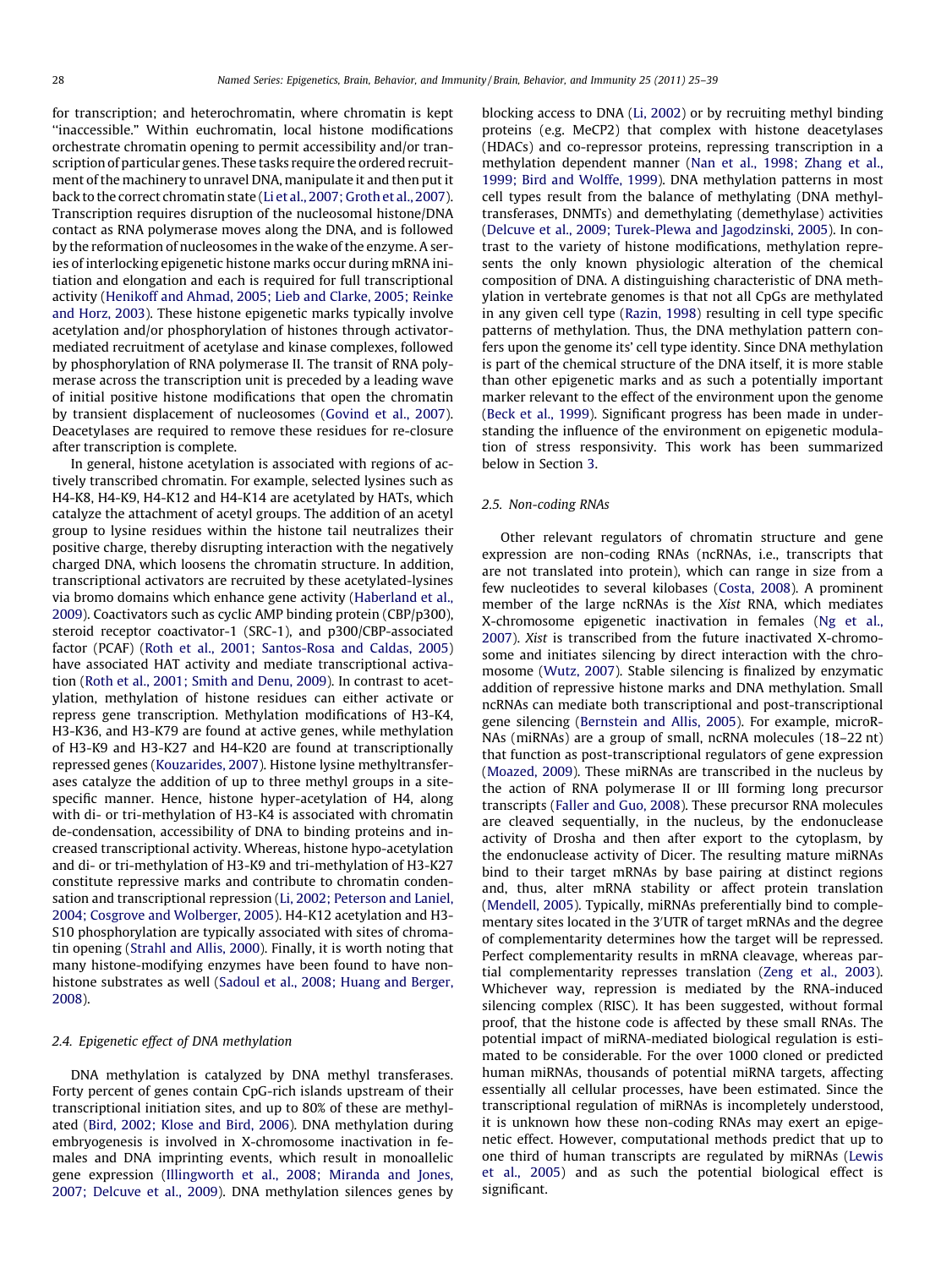## <span id="page-4-0"></span>3. Illustrative epigenetic models relevant to psychoneuroimmunology

The following section provides a review of select studies that illustrate the effect of environmental perturbations in several model systems that result in epigenetic modification. Those chosen have relevance to investigation in psychoneuroimmunology (summarized in Table 1). It should be noted that at the current time, the majority of research concerning epigenetic modification, which impact the interactions among brain, behavior, and immunity, rests predominately within neuro-epigenetics. Further, most of these studies employ animal models that demonstrate epigenetic modification that occur in response to early life experiences or stressors, which alter the developing epigenome in the brain, particularly the hippocampus. As well, Section 3 describes emerging work that evaluates epigenetic modification using adult models of stress and depression, aging and aging-associated memory impairment, as well as a consideration of the role of epigenetics in resilient versus susceptible phenotypes. At this writing, however, there are few studies which have addressed environmentalinduced epigenetic modification of the immune response and there are only a handful of studies that have addressed the effect of environmental stimuli or behavior on epigenetic modifications using human paradigms; those studies are included in this review. Given this background, the findings reviewed herein are intriguing and should stimulate interest and further investigation. Moreover, the current state of science in this area emphasize that there is ample opportunity and good scientific rationale to incorporate an epigenetic perspective in future investigations within psychoneuroimmunology.

## 3.1. Maternal care models and epigenetic modulation of stress responsivity and behavior

Early life experiences influence brain function and alter neuroendocrine set-points. These alterations can result in detrimental effects that impact behavior and health throughout life [\(Schlotz](#page-13-0) [and Phillips, 2009](#page-13-0)). It is now apparent that epigenetic processes can mediate the effect of early life experiences on the brain and can influence neuroendocrine stress responsivity. Evidence that the epigenome is responsive to the psychosocial environment originates from seminal studies of maternal care behavior. The fetal and early postnatal periods are times of dynamic physiologic change and developing organs and tissues are extraordinarily vulnerable to environmental influences. During sensitive periods of development adverse events such as stress or maltreatment can more readily trigger epigenetic alterations which can adversely affect physiological function and behavior through adulthood ([Fenoglio et al., 2006; Fumagalli et al., 2007](#page-12-0)).

Maternal care models in rodents have provided tremendous insight as to how epigenetic processes translate the psychosocial environment to the epigenome. In particular, these models have

#### Table 1

Summary of representative epigenetic studies relevant to psychoneuroimmunology.

| Model                                                                 | Species | Tissue evaluated                           | Epigenetic mark                                      | Functional effect                                                                                                                                                | Reference                                       |
|-----------------------------------------------------------------------|---------|--------------------------------------------|------------------------------------------------------|------------------------------------------------------------------------------------------------------------------------------------------------------------------|-------------------------------------------------|
| Maternal nurturing behavior                                           | Rat     | Brain - hippocampus                        | DNA methylation of<br>GR promoter exon $1_7$         | GR expression. NGFI-A expression.<br>HPA responsivity. Anxiety behavior.<br>Reversible with:<br>$\bullet$ TSA<br>• Methionine<br>• Cross-fostering               | Weaver et al. (2004,<br>2005, 2006, 2007)       |
| Maternal nurturing behavior                                           | Rat     | Brain - hippocampus                        | DNA methylation of<br>ER-αpromoter                   | ER-α expression. Oxytocin receptor<br>expression. Transgenerational transfer of<br>behavior                                                                      | Champagne et al.<br>(2006, 2008)                |
| Suicide victims with and without<br>child abuse                       | Human   | Brain - hippocampus                        | DNA methylation of<br>NR3C exon                      | GR expression. Suicide risk                                                                                                                                      | McGowan et al.<br>(2009)                        |
| Prenatal depression                                                   | Human   | Mononuclear cells:<br>umbilical cord blood | DNA methylation of<br>NR3C exon                      | Infant salivary cortisol response                                                                                                                                | Oberlander et al.<br>(2008)                     |
| Maternal-infant separation stress                                     | Mouse   | Brain $-$<br>paraventricular<br>nucleus    | DNA methylation of<br>AVP enhancer region            | AVP expression. HPA responsivity                                                                                                                                 | Murgatroyd et al.<br>$(2009, 2010 -$<br>review) |
| Early life maltreatment/abuse                                         | Rat     | Brain - prefrontal<br>cortex; hippocampus  | DNA methylation of<br>promoter regions               | BDNF expression. Transgenerational<br>transfer of behavior. Reversed by DNA<br>methylation inhibitor                                                             | Roth et al. (2009)                              |
| Chronic social defeat model of<br>depression                          | Mouse   | Brain - hippocampus                        | H3-K27me2                                            | BDNF expression. Depressive-like phenotype.<br>Reversed by imipramine. (hyper-acetylation<br>of BDNF promoter)                                                   | Tsankova et al.<br>(2006)                       |
| Chronic social defeat versus social<br>isolation models of depression | Mouse   | Brain – nucleus<br>accumbens               | Genome wide<br>H3-K9me2<br>H3-K27me2<br>Phospho-CREB | Depressive phenotype. Resilient phenotype.<br>Gene families: (that mediate inflammatory,<br>cell death, redox state, gene regulation).<br>Reversed by imipramine | Wilkinson et al.<br>(2009)                      |
| Age-associated memory -<br>Contextual fear conditioning<br>model      | Mouse   | Brain - hippocampus                        | H4-K12                                               | Learning induced genes. Reversed<br>by HDAC inhibitor                                                                                                            | Peleg et al., 2010                              |
| Forced swim model - Learned<br>behavioral immobility                  | Rat     | Brain – dentate gyrus                      | H3-S10P04                                            | Require co-signaling through the GR<br>and the glutamate signaling<br>receptor (NMDA).                                                                           | Bilang-Bleuel et al.<br>(2005)                  |
| Acute versus chronic restraint<br>stress                              | Rat     | Brain -<br>hippocampus;<br>dentate gyrus   | H3-K4me3<br>H3-K9me3<br>H3-K27me3                    | Differential histone methylation linked<br>to stress duration                                                                                                    | Hunter et al. (2009)                            |
| Novelty stress (escalating light<br>intensity)                        | Rat     | Brain - hippocampus                        | H3-S10P04<br>H3-K14Ac                                | Expression of the gene product c-fos;<br>require co-signaling through the GR<br>and the glutamate signaling receptor (NMDA)                                      | Chandramohan et al.<br>(2007)                   |
| Post-traumatic stress disorder                                        | Human   | Whole peripheral<br>blood                  | DNA methylation                                      | Immune regulation genes. Correlation<br>with traumatic burden                                                                                                    | <b>Uddin et al.</b> (2010)                      |

GR = glucocorticoid receptor; NGFI-A = nerve growth factor-inducible protein-A; TSA = trichostatin A; ER- $\alpha$  = estrogen receptor alpha; AVP = arginine vassopressin; BDNF = brain derived neurotrophic factor; NMDA = N-methyl-D-aspartate.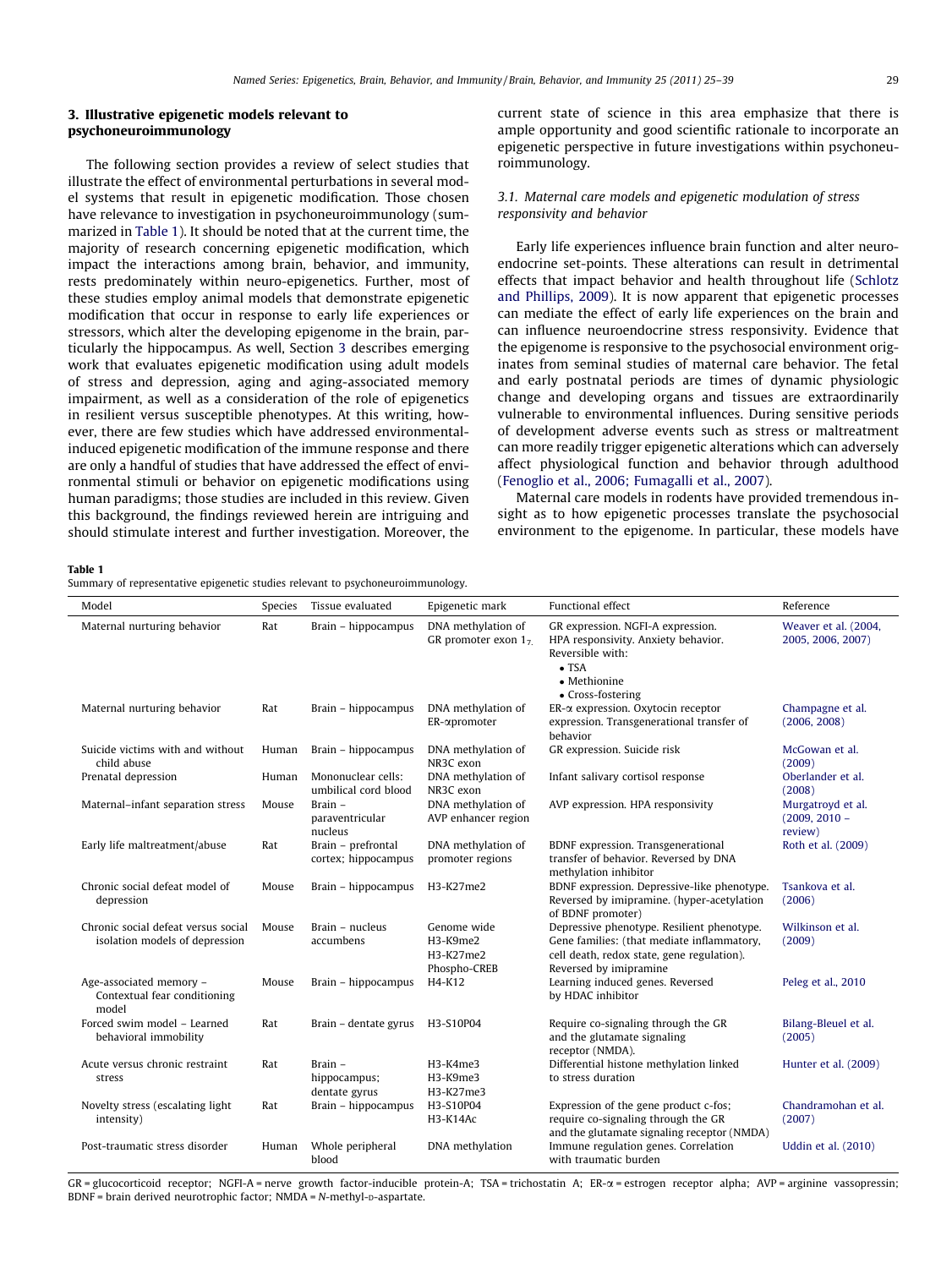been used to evaluate epigenetic modification of glucocorticoid receptor (GR) gene expression within the hippocampus. The hippocampus expresses the highest level of glucocorticoid receptors (GR) within the brain ([Reul and De Kloet, 1985; Aronsson et al.,](#page-13-0) [1988\)](#page-13-0) and is particularly vulnerable to the effects of stressful experience ([Conrad, 2008; Sapolsky, 2000; Lee et al., 2002; Mcewen](#page-11-0) [et al., 1992\)](#page-11-0). Hippocampal GR functions to regulate the HPA axis, by binding glucocorticoids and through negative feedback mechanisms turn-off the HPA response to a stressor [\(Jacobson](#page-12-0) [and Sapolsky, 1991\)](#page-12-0). As described below, evidence derived from maternal care models documents that adverse environmental stimuli alter GR expression through epigenetic modification.

Female rats exhibit a range of licking and grooming (LG) behavior toward their pups. LG provides nurturing and serves as a key source of tactile stimulation. Natural variations in maternal LG behavior during the early postnatal period give rise to persistent differences in stress responsiveness and behavior of adult offspring (as reviewed in [Zhang and Meaney, 2010](#page-13-0)). Notably, offspring of mothers who provide high levels of LG (HLG) over the first postnatal week show increased hippocampal GR expression, enhanced glucocorticoid feedback sensitivity, and decreased hypothalamic CRF expression. As well these offspring exhibit a more moderate behavioral and hormonal response to stressors, compared to offspring of mothers who provided low levels of LG (LLG). Cross-fostering pups from a HLG mother to a LLG mother during the first postnatal week, or vice versa, reverses these effects and establishes that the resulting phenotype originates from maternal care behavior ([Francis et al., 1999; Liu et al., 1997](#page-12-0)). More recently, variations in LG were shown to be associated with alterations in the methylation pattern of the GR promoter exon  $1<sub>7</sub>$  such that offspring of LLG rat dams exhibit greater methylation of the GR promoter compared to offspring of HLG dams. This methylation pattern shapes the HPA and behavioral response to stress.

The exact mechanism whereby maternal LG behavior influences methylation of the GR promoter is currently unknown. Yet a series of studies implicate the involvement of the transcription factor, nerve growth factor-inducible protein A (NGFI-A), which functions to transcribe the gene that encodes for GR in the hippocampus. It is proposed that NGFI-A, couples with other transcription factors, cyclic-AMP response element binding protein (CREB) and specific protein 1 (SP-1), to bind to the GR 5' untranslated promoter exon 17. The binding of this complex of proteins has been theorized to contribute to the reconfiguring of the methylation pattern of GR promoter exon  $1<sub>7</sub>$ . The timing is critical in that this re-configuration of methylation is dependent upon levels of maternal LG during the first postnatal week ([Weaver et al., 2004, 2007\)](#page-13-0). Following birth there is rapid de novo methylation of GR exon  $1<sub>7</sub>$ , which is then demethylated over the course of the first postnatal week. It is this postnatal demethylation that is regulated by maternal LG behavior. The following describes a model of how this might occur. Tactile stimulation from HLG increases 5-HT in the hippocampus and initiates a cascade of intracellular signals that culminate in an increase in the expression of NGFI-A, CREB, and SP-1 ([Weaver](#page-13-0) [et al., 2007](#page-13-0)). Exon  $1<sub>7</sub>$  includes a DNA binding sequence for SP-1, which overlaps with that for NGFI-A; the overlap site is the 5'CpG site that eventually is demethylated. SP-1 may contribute to the initiation of DNA demethylation at CpG sites [\(Brandeis](#page-11-0) [et al., 1994](#page-11-0)), while CREB associated HAT activity acetylates histone tails and favors an open chromatin structure and this may increase access for the NGF-1/CREB and SP-1 complex and facilitate demethylation. For offspring of HLG mothers, maternal tactile stimulation increases hippocampal expression of GR as a consequence of epigenetic modification. Whereas, offspring of LLG exhibit reduced expression of NGFI-A, reduced DNA accessibility, and reduced postnatal demethylation of GR promoter exon  $1<sub>7</sub>$ . This results reduced hippocampal GR expression, increased stress reactivity, and more anxiety-like behaviors in offspring of LLG mothers (reviewed in [\(Zhang and Meaney, 2010](#page-13-0))).

Even though the epigenetic effects produced by maternal care behavior are stable, they can be reversed by epigenetic manipulation during adulthood. For example, injecting a histone deacetylase inhibitor into the brain of adult offspring who received LLG during the first postnatal week of life, increases acetylation and reduces methylation of the hippocampal GR exon  $1<sub>7</sub>$ . Functionally, this increases GR expression levels to that of offspring who received HLG during the first postnatal week [\(Weaver et al., 2004](#page-13-0)). In contrast, increasing DNA methylation levels by central infusion of methionine reduces hippocampal GR expression in HLG offspring and these animals display greater stress responsiveness and more anxiety behaviors ([Weaver et al., 2005, 2006](#page-13-0)). Together these studies provide evidence for a causal link between epigenetic modification and the effect of maternal care behaviors on GR expression.

Whether the observed effects of pharmacologic treatment represent short-lived or more permanent epigenetic modifications remains unclear. Equally important, it is also likely that modifications of DNA methylation may be limited to a small subset of genes that are more sensitive to epigenetic modification in the developing animal. It is recognized that the epigenome of adults may not be as responsive. Yet despite these limitations, this model system demonstrates that the DNA epigenetic pattern, although relatively stable, is capable of being modified by environmental and pharmacologic treatment.

Collectively, these studies of rodent maternal care behavior suggest potential implications for adult disease risk, as altered HPA stress reactivity is linked to disorders of mood and cognition ([De](#page-11-0) [Kloet et al., 2005; Lupien et al., 2009\)](#page-11-0). As well, a stress-sensitive phenotype marked by greater stress-induced elevations in glucocorticoids may contribute to the development of adult-onset disease, such as cardiovascular disease or Type II diabetes ([Cottrell](#page-11-0) [and Seckl, 2009; Gluckman et al., 2005\)](#page-11-0) and is consistent with the developmental origins of health ([Gluckman et al., 2008,](#page-12-0) [2007; Cooney, 2006; Godfrey et al., 2007\)](#page-12-0). The observation that the epigenetic imprint produced in response to maternal care behavior is reversible suggests that there is the possibility to lessen disease vulnerability through epigenetic modification. From another perspective, it is also significant that the stimulus for epigenetic modification of HPA stress responsivity was maternal tactile stimulation (i.e., LG behavior). In humans the psycho-biological benefits of maternal touch on human infant development are well-established [\(Ferber et al., 2008; Moszkowski et al., 2009;](#page-12-0) [Liaw, 2000](#page-12-0)). Similar to the studies in rodents, human maternal touch attenuates infants' physiological reactivity to stress as exhibited by lower cortisol levels. And akin to the rodent cross-fostering paradigm, in the absence of maternal touch, provision of touch by others can also reduce an infants' cortisol stress response [\(Feldman](#page-12-0) [et al., 2010\)](#page-12-0). Further, in the neonatal intensive care unit (an environment with limited opportunities for maternal–infant touch) implementation of skin-to-skin care for premature infants reduces the infants' cortisol response to painful stimuli and confers positive effects on infant development [\(Morelius et al., 2005; Feldman et al.,](#page-13-0) [2002\)](#page-13-0). Premature infants are undergoing critical brain development ex-utero, and consequently the brain of these infants is likely more susceptible to epigenetic modification. As well, impaired cognitive development subsequent to in utero exposure of infants to high maternal cortisol levels can be attenuated by more secure maternal–infant attachment, which includes more engagement in touch behaviors between the maternal–infant dyad [\(Bergman](#page-11-0) [et al., 2010\)](#page-11-0). Whether, the moderation of HPA reactivity in response to human touch emanates from epigenetic modifications, as shown in the rodent, remains to be determined. The caveat, however, is that such assessment will require evaluations in specimens other than brain. However, there is evidence that prenatal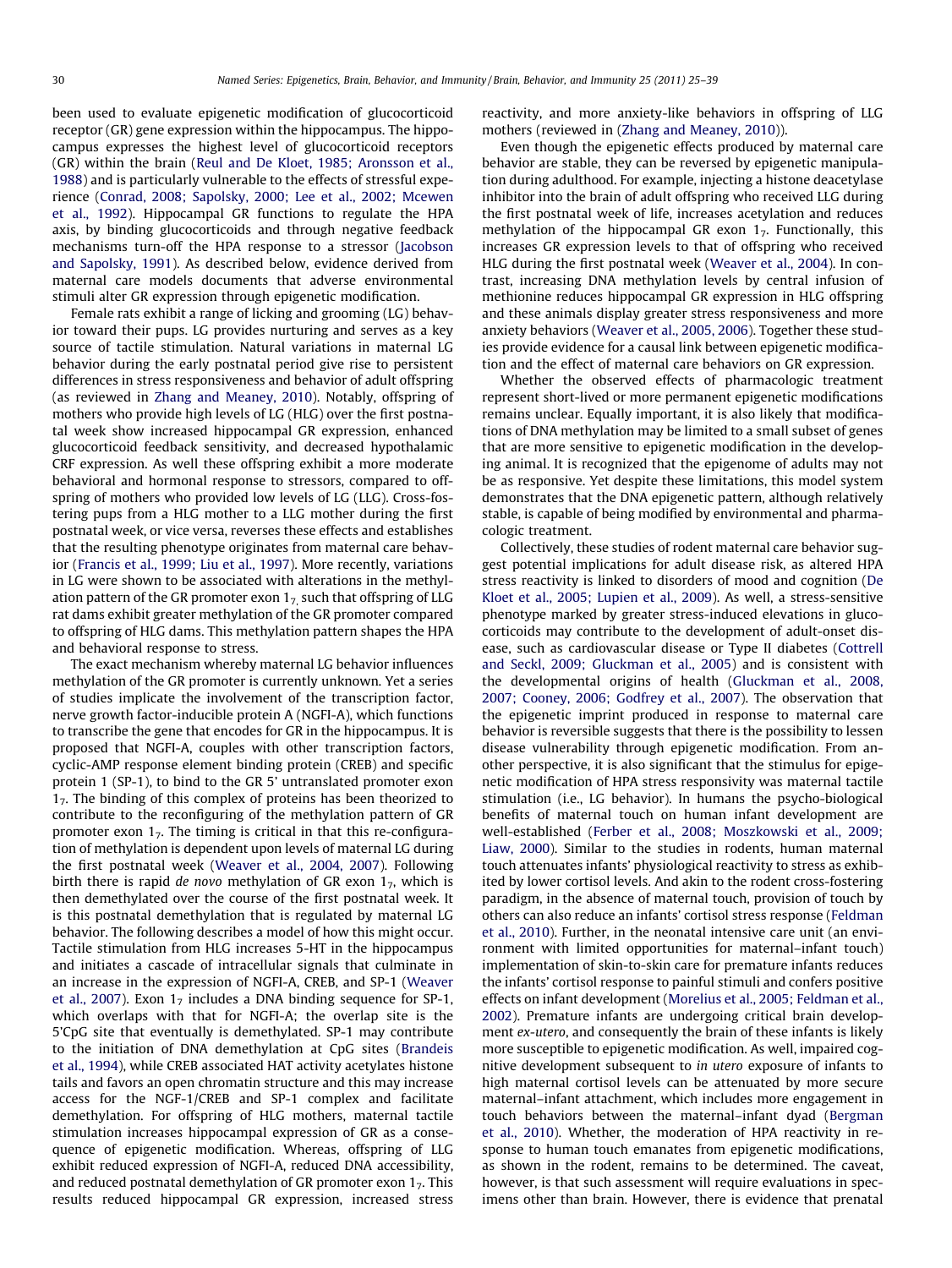depressed mood can modify genes regulating expression of GR in cord blood mononuclear cells (described below) [\(Oberlander](#page-13-0) [et al., 2008\)](#page-13-0). Translating research from animals to humans may shed light on problems in cognition and behavior that are already attributed to impaired maternal–infant attachment and disturbed stress responsivity ([Sroufe, 2005; Moriceau and Sullivan, 2005;](#page-13-0) [Winberg, 2005\)](#page-13-0).

## 3.2. Epigenetic perpetuation of behavior across generations

In rodents, variations in maternal care behavior are transmitted across generations, such that lactating adult offspring of HLG mothers will also exhibit HLG behavior toward their young; whereas, offspring of LLG mothers provide low levels of pupdirected LG ([Francis et al., 1999; Champagne et al., 2001\)](#page-12-0). The apparent enduring effect of maternal care originates from modifications of the neuroendocrine processes that oversee oxytocin mediation of maternal behavior. Oxytocin strongly influences maternal LG behavior by interacting with dopamine and serotonin systems within the brain that mediate this behavior ([Leng et al.,](#page-12-0) [2008](#page-12-0)). The extent of oxytocin receptor levels within the hypothalamic medial preoptic area (MPOA) determines LG behavior and lactating rats with HLG behavior exhibit greater oxytocin receptor levels in the MPOA [\(Champagne et al., 2001; Francis et al., 2000\)](#page-11-0). Further, the promoter region of the oxytocin receptor gene contains an estrogen response element, which allows estrogen to modify oxytocin receptor expression levels. Estrogen produces this effect by enlisting estrogen receptor alpha ( $ER-\alpha$ ), a ligand activated transcription factor. When the estrogen-ER- $\alpha$  complex binds to the estrogen response element within the promoter region of the oxytocin receptor gene there is an increase in transcription of the oxytocin receptor within the neurons of the MPOA. Compared to female offspring of HLG mothers, female offspring of LLG mothers exhibit reduced expression of ER-alpha in the MPOA which emerges during the first post-partal week and persists into adulthood [\(Champagne et al., 2003\)](#page-11-0). Low levels of ER-a would then reduce the capacity of female offspring of LLG dams to respond to the estrogen surge that occurs at parturition. Therefore, these females would exhibit low levels of oxytocin receptor binding and a corresponding reduction in LG behavior, reviewed in [\(Champagne,](#page-11-0) [2008](#page-11-0)). Compared to female offspring of HLG dams, female offspring of LLG dams showed increased methylation at several sites within the ER-a promoter in the MPOA, which reduced oxytocin receptor expression and maternal nurturing behaviors. Further, the area of differential methylation of the ER- $\alpha$  promoter contains a Stat 5 response element. The Stat 5 response element is unmethylated in offspring from HLG dams but is highly methylated in offspring of LLG dams. Chromatin immunoprecipitation (ChIP) revealed reductions in Stat 5 binding in offspring of LLG dams as well as reduced expression of ER-a. Therefore, LLG during the first postnatal week increases methylation of the ER- $\alpha$  promoter so that Stat 5 binding is reduced and this, in turn, down-regulates expression of  $ER-\alpha$  in the MPOA of female offspring. This impairs the ability of estrogen to boost expression of the oxytocin receptor at parturition. As a result this confers a phenotype in female offspring characterized by diminished LG behavior toward their own young [\(Champagne](#page-11-0) [et al., 2006; Champagne, 2008\)](#page-11-0). This work demonstrates that early life epigenetic modification can be instilled across generations. Yet it must be made clear that these epigenetic marks are not transmitted through the germ line but instead are dependent on maternal behavior which reinstates the epigenetic modification to the next generation. It is notable that this observation is consistent with studies in humans that show individual differences in infant-directed behaviors are transmitted from mother to daughter ([Miller et al., 1997](#page-12-0)).

#### 3.3. Child abuse, suicide, and epigenetic modification

The foregoing studies demonstrate the effect of rodent maternal behavior on epigenetic modification of the GR and raise the question as to whether, in humans, the postnatal and/or childhood environment might instill similar epigenetic modifications that alter adult stress responsivity and behavior. Indeed, childhood adversity in humans is associated with altered HPA stress responsivity, which is linked to greater risk for psycho-pathology, including suicide ([De Bellis et al., 1994; Pruessner et al., 2004; Heim and](#page-11-0) [Nemeroff, 2001\)](#page-11-0). To understand whether epigenetic modification of brain GR expression contributes to suicide risk, a recent study evaluated the epigenetic profile of postmortem brain hippocampal samples. The brain specimens were obtained from the Quebec Suicide Brain Bank, a brain repository that also contains the victim's psychological and developmental history, including history of childhood abuse or neglect. Findings revealed that suicide victims with a history of childhood abuse had significantly reduced total GR mRNA transcript from  $GRI_F$  exon (the homolog of exon  $1<sub>7</sub>$  of the rat) and increased GR gene (NR3C1) promoter DNA methylation. This pattern was not observed in brain samples from suicide victims who had not suffered childhood abuse, nor was it observed in individuals who died due to accidental causes. Given that this methylation state was restricted to suicide cases with a history of childhood abuse, implies that it emerged from childhood adversity rather than suicide per se. It is of interest that the observed changes in DNA methylation mirror the changes reported in methylation of genes encoding for the GR in the hippocampus of rats subjected to LLG. This suggests that results obtained with rodents might translate to the human experience. Yet such interpretation must be tempered, as this study was retrospective and did not directly demonstrate that childhood abuse led to the observed differences in brain methylation state [\(McGowan et al., 2009](#page-12-0)).

#### 3.4. Prenatal depression, epigenetics and infant stress response

Infants of mothers with prenatal depression exhibit an increased cortisol response to stress and are at risk for future behavioral disorders [\(Field et al., 2004\)](#page-12-0). Mechanisms underlying these observations remain unknown. However, new findings link maternal prenatal depressed mood to altered methylation status of the newborn's GR gene (NR3C1) in umbilical cord blood mononuclear cells. That study showed that infants of mothers with depression had increased methylation of DNA at the predicted NGF1-A binding site on NR3C1. From a functional perspective this increase in methylation pattern was also related to an increased infant salivary cortisol response, indicating that these infants have altered central regulation of the HPA axis consequent to maternal depressed mood ([Oberlander et al., 2008](#page-13-0)). Although these results are quite provocative, the relationship between changes in hippocampal epigenetic regulation of GR expression and umbilical cord blood mononuclear cell expression of GR is not apparent, nor do correlative findings indicate causation. Further, analysis of cord blood mononuclear cells does not allow any discernment of the specific mononuclear cell population affected. Nevertheless, these findings represent one of few studies in humans linking epigenetic change to GR expression and to the psychosocial context (i.e., maternal prenatal depressive mood) as well as to infant cortisol response. These preliminary results suggest that at an epigenetic level maternal mood shapes the infant's future stress responsivity and are consistent with the animal maternal care models in the foregoing section. Whether depression-induced dysregulation of maternal hormones mediates the alteration in fetal epigenetic programming remains to be elucidated.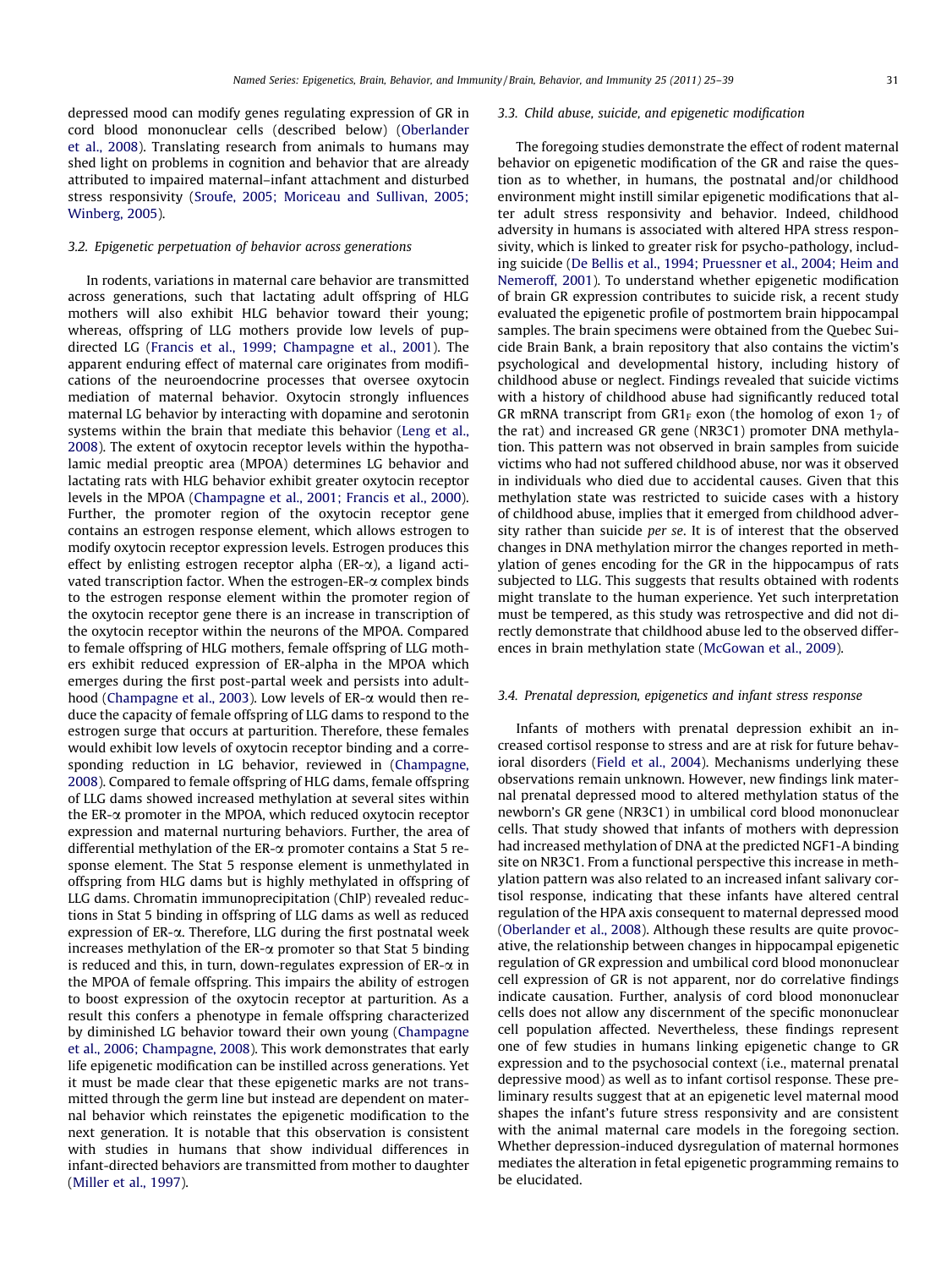#### 3.5. Maternal separation stress, AVP, and epigenetics

Arginine vasopressin (AVP) is a neuropeptide synthesized in the paraventricular nucleus (PVN) of the hypothalamus. AVP contributes to the regulation of the HPA axis by acting synergistically with CRH to stimulate the secretion of pituitary ACTH. Recent work in a mouse model showed that early life stress produced by maternal– infant separation induces epigenetic modifications that lead to excess production of AVP and a stress-sensitive phenotype ([Murgatroyd et al., 2009, 2010](#page-13-0)). Pups separated from their mothers for 3 h/day on postnatal days 1 through 10 exhibited hyper secretion of basal and stress-induced corticosterone and altered stress coping and memory when tested through 1 year of age. The stress–sensitive phenotype was accompanied by elevations in AVP mRNA in the parvocellular PVN neurons within the hypothalamus, along with persistent hypomethylation of the enhancer region of the AVP gene. The hypomethylation centered on CpG residues that serve as DNA-binding sites for the methyl CpG binding protein 2 (MeCP2). MeCP2 serves as an epigenetic platform for maintenance of methylation by recruitment of histone deacetylases and DNA methyltransferases. During early life stress, depolarization of paraventricular neurons results in increased activation of  $Ca<sup>2+</sup>/calmodulin-kinase II resulting in phosphorylation of MeCP2.$ Phosphorylation of MecP2 prevents it from occupying the AVP enhancer site. Without MeCP2 and associated DNA methyltransferases, the AVP enhancer is insufficiently methylated and AVP transcription is uncontrolled. However, MeCP2 is only transiently phosphorylated and by early adulthood regains its ability for interaction with the AVP enhancer. Yet, early life stress dependent phosphorylation of MeCP2 triggered an erosion of the AVP DNA enhancer methylation that strengthened dissociation of MeCP2 and as a result primed further demethylation [\(Murgatroyd et al.,](#page-13-0) [2009\)](#page-13-0). Thus, AVP regulation is persistently up-regulated, resulting in increased responsivity of the HPA axis to stress, which in turn, alters behavioral adaptation to stressors. These investigations suggest that epigenetic marks progress from more labile marks to stable long-lasting marks (i.e., hypomethylation of DNA). As such, there may be restricted windows of opportunity to administer timely interventions, which can attenuate or reverse these unfavorable epigenetic marks that result from maternal separation ([Murgatroyd et al., 2010](#page-13-0)).

# 3.6. Early life adversity and epigenetic modification of BDNF expression

Brain derived neurotrophic factor (BDNF) is a growth factor that mediates neural plasticity through promotion of new synaptic connections between neurons [\(Greenberg et al., 2009; Cohen-Cory](#page-12-0) [et al., 2010; Cowansage et al., 2010](#page-12-0)). Altered expression of BDNF is linked to early life adversity and may explain the association of mental illness with negative early life experiences [\(Liu, 2010;](#page-12-0) [Cicchetti and Toth, 2005; De Bellis, 2005; Lee and Hoaken, 2007\)](#page-12-0). Epigenetic modifications have been evaluated as potential mechanisms whereby stress affects expression of genes that encode for BDNF [\(Roth et al., 2009; Roth and Sweatt, 2010](#page-13-0)). Brain DNA methylation patterns were evaluated in adult rats that as pups were removed from their home nest and subjected to an abusive dam (30 min daily over the first postnatal week). In contrast, littermate control pups were also removed from their home nests but were placed with a non-abusive dam. [Note: maternal stress was induced by housing the foster dams in an unfamiliar environment with limited nesting resources and this instilled abusive behavior in the lactating dams.] Exposure to maternal abuse resulted in decreased BDNF total mRNA in the prefrontal cortex and hippocampus of male and female rats during adulthood. This was accompanied by a persistent increase in DNA methylation in promoter regions for BDNF exons IX and IV. Central infusion of a DNA methylation inhibitor into adult rats previously subjected to maternal abuse reversed these effects, which demonstrates a causal relationship between early life abuse and methylation for gene regions that regulate transcription of BDNF. Further, the effects of maternal abuse were perpetuated across generations, as females who were abused as pups also displayed abusive behaviors toward their own offspring and their offspring exhibited greater brain DNA methylation of genes that influence BDNF expression. However, cross-fostering pups to non-abusive dams was unable to completely reverse the transgenerational carry over of abusive behavior, suggesting that factors in addition to a nurturing environment may be contributory [\(Roth et al., 2009\)](#page-13-0). Overall, these results demonstrate the dynamic responsivity of DNA methylation across the life-course and are consistent with the known perpetuation of human child abuse across generations [\(Ney, 1989; Noll et al., 2009;](#page-13-0) [Bifulco et al., 2002](#page-13-0)).

As a whole, the above studies demonstrate that the prenatal and early postnatal environment can 'program' stable changes in gene expression through epigenetic processes. This may serve as the foundation for individual differences in behavioral and neuroendocrine responses to stress in adult life, which could also shape the immune response to stress. As well, maternal abuse may modulate expression of BDNF and disrupt brain development. Overall, this evidence sets forth a potential epigenetic mechanism whereby cues from the early life environment influence an individual's vulnerability or resistance to stressors and possible stress-induced illnesses over the lifespan. Further, the underlying epigenetic modifications that occur as a result of early life experiences can be reversed (i.e., cross-fostering, diet, and pharmacologic). These findings support the concept of a dynamic epigenome that transduces psychosocial stimuli to the genome. Moreover, the findings provide a foundation for exploration of novel epigenetic-based approaches to predict, prevent and treat disease rooted in early life adverse experiences.

## 3.7. Stress-induced depression models and epigenetic modification of BDNF

Depression often accompanies chronic stress and individuals with depression can have reduced hippocampal volumes [\(Sheline](#page-13-0) [et al., 2003\)](#page-13-0). Chromatin re-modeling of the BDNF gene in the hippocampus may play a role in stress-induced depression and depression-mediated changes in neural plasticity. Chronic social defeat stress is a model system in mice that induces depressivelike behaviors. The paradigm consists of physically exposing mice to a highly aggressive resident mouse and then housing the aggressor and the defeated mice in cages separated by a plastic divider with holes that allow visual, olfactory, and auditory contact. The resulting depressive-like phenotype is manifested by subordination and greater avoidance behaviors and less social interaction compared to control mice. Furthermore, the depressive-like phenotype is accompanied by reductions in hippocampal BDNF gene expression. This can be reversed with chronic administration of an anti-depressant (imipramine), suggesting that chronic defeat affects neural circuits that participate in depression. Further, the depression induced by chronic social defeat results in long-lasting histone modifications of the BDNF gene, including a marked increase in H3-K27me2, a repressive histone mark, at the BDNF P3 and P4 promoters. Chronic imipramine treatment did not reverse this methylation mark; however, this treatment did induce longlasting hyper-acetylation of histone H3 at BDNF promoter regions P3 and P4. Hence, acetylation of these promoters was sufficient to de-repress BDNF mRNA transcription. Further, over expression of a histone deacetylase (HDAC5) in mice exposed to chronic social defeat prevented imipramine from reversing avoidance and increasing social interaction [\(Tsankova et al., 2006](#page-13-0)).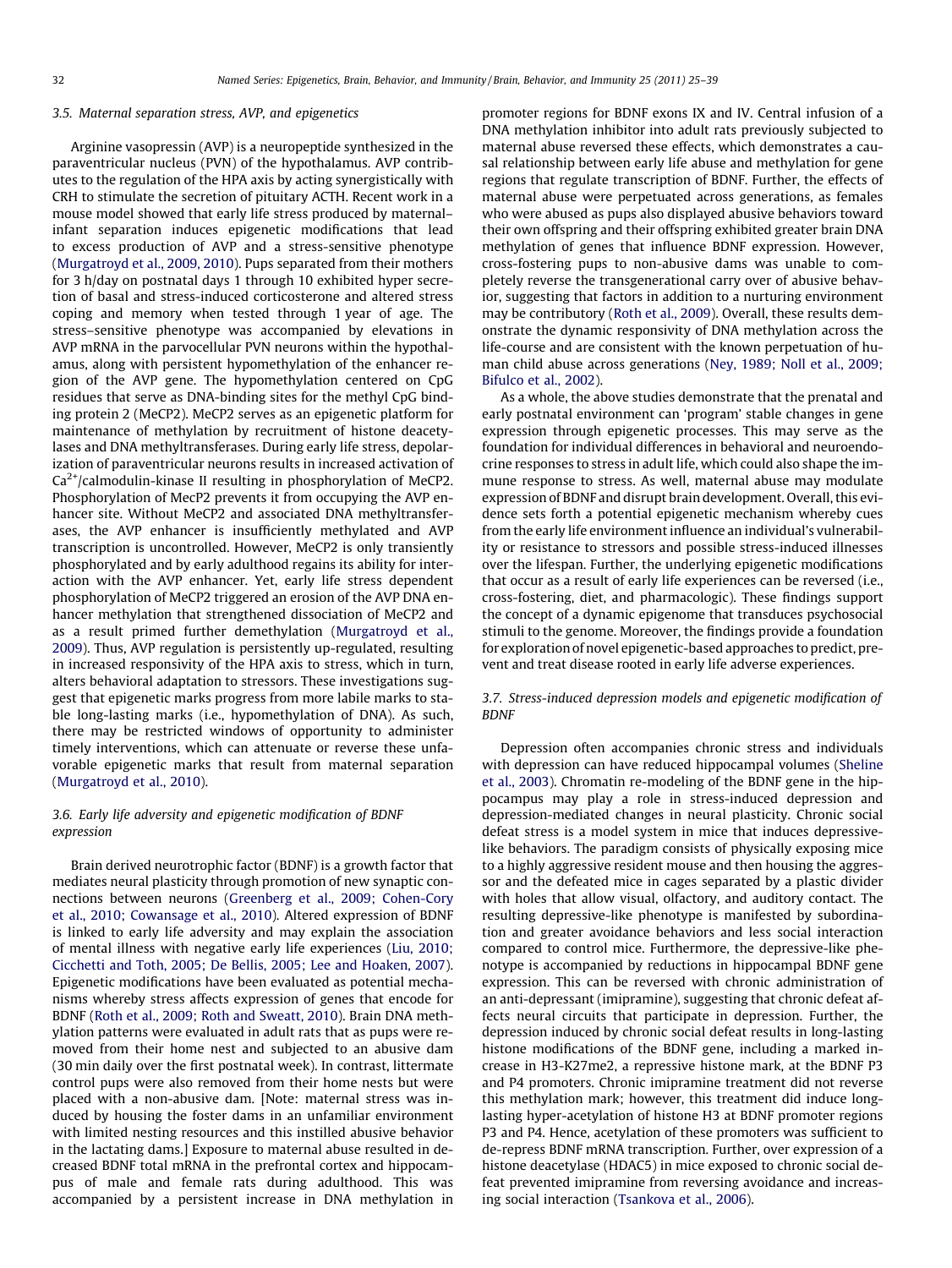The above observations indicate that chronic defeat stress induces methylation of H3-K27 at the BDNF gene, which persists long after the end of stress. This chromatin modification induces a more closed chromatin state and thereby mediates the stable repression of the BDNF gene. The regulation of histone acetylation, DNA methylation and HDAC5 expression are not affected after chronic stress alone, which suggests that repression of the BDNF gene is mediated mainly via histone methylation. Chronic imipramine induces hyper-acetylation of H3 at the BDNF promoter after chronic defeat stress, an effect that is likely mediated, at least in part, by means of the down regulation of HDAC expression. Hyper-acetylation of the promoter overcomes its methylation induced repression and leads to a more open chromatin state at the BDNF promoter. This is theorized to cause de-repression of the BDNF gene and contributes to imipramine's anti-depressant activity [\(Tsankova et al., 2006\)](#page-13-0). The epigenetic insight gained from these findings may advance the development of epigenetic-based approaches to not only treat, but also possibly to prevent stress-induced depression.

Another study of epigenetic modification and stress-induced depression focused on the nucleus accumbens, a chief brain reward center linked to depression in animals [\(Nestler and Carlezon, 2006\)](#page-13-0) and humans ([Tremblay et al., 2005](#page-13-0)). That study compared chronic social defeat to prolonged social isolation, both of which result in depressive behavior in mice, to determine whether epigenetic modifications in the nucleus accumbens are linked to a depressive phenotype. Histone dimethylation marks at lysine positions 9 and 27, which associate with reduced gene expression [\(Kouzarides,](#page-12-0) [2007](#page-12-0)), and phospho-CREB (the transcriptionally active form of CREB) binding to gene promoters were evaluated. Compared to mice not subjected to either depressive paradigms, both chronic social defeat and social isolation exposed mice exhibited significant differences in the relative levels of H3-K9me2 and H3- K27me2 in regions of gene promoters immediately upstream of their initiation sites. A positive correlation between enrichment and attenuation of H3-K9me2 and H3-K27me2 binding between the depression models indicated that social defeat and social isolation affect many similar gene regulatory events. In contrast social defeat stress was associated with increased levels of genome wide levels of phospho-CREB in the nucleus accumbens, while social isolation was associated with decreased phospho-CREB levels in the nucleus accumbens. These changes were observed throughout the promoter regions, as opposed to being near transcription initiation sites as seen with H3 methylation. The global view of these epigenetic changes in phospho-CREB binding showed a negative correlation between social defeat and social isolation stress, as opposed to the positive correlation observed for H3 methylation. Chronic administration of the anti-depressant, imipramine, reversed the histone methylation and phospho-CREB changes induced by social defeat, demonstrating the role of these epigenetic marks in the mediation of depressive behavior ([Wilkin](#page-13-0)[son et al., 2009](#page-13-0)).

The gene families implicated in the depression-induced alterations in H3 methylation and phospho-CREB binding were those involved in inflammatory, cell death, redox state, and gene regulation. Functionally, this suggests that epigeneticmodification in the nucleus accumbens subsequent to these forms of stress-induced depression might lead to increased inflammation and decreased ability to attenuate oxidative stress. Because proinflammatory cytokines are known to be associated with depressive behavior in animals [\(Dantzer et al.,](#page-11-0) [2008](#page-11-0)), it is possible that the alterations of the regulation of genes involved in inflammatory pathways may be implicated in the behavioral manifestations (i.e., depression) of chronic defeat stress. Also, differences in phosho-CREB binding occurred in genes that regulate actin in the social defeat versus the social isolation model. Altered actin re-modeling in response to stress may relate to morphological changes in the brain, such as the reduced hippocampal volume observed in humans in response to chronic stress and depression ([Egger](#page-11-0) [et al., 2008; Magarinos et al., 1996; Wilkinson et al., 2009](#page-11-0)). Another gene affected was Sep-15, which encodes a slenoprotein, an antioxidant. Sep-15 is known to be dysregulated in neurodegenerative disorders, like Alzheimer's disease ([Chen and Berry, 2003\)](#page-11-0) and these results raise the possibility of an epigenetic mechanism whereby chronic stress might contribute to neurodegenerative disease. This concept is consistent with evolving work which has implicated epigenetic mechanisms in memory formation, as well as the decline of memory, cognition, and learning that occurs with aging or dementia ([Roth and Sweatt, 2009; Peleg et al., 2010](#page-13-0)).

#### 3.8. Epigenetic mechanisms in aging-associated memory impairment

Aging is associated with cognitive impairment and a decline in memory ([Crook and Ferris, 1992\)](#page-11-0). An epigenetic theory of agingrelated cognitive dysfunction has been proposed, in which disruption of epigenetic regulatory mechanisms leads to the accumulation of aberrant epigenetic marks that disrupt neural plasticity and memory formation ([Penner et al., 2010](#page-13-0)). The hippocampus is central to memory formation and is affected during early stages of dementia ([Mesulam, 1999](#page-12-0)). Recently, aged-associated memory impairment was shown to result from altered chromatin re-modeling in the hippocampus when aged mice were tested in a contextual fear conditioning paradigm ([Peleg et al., 2010](#page-13-0)). Aged mice exhibited memory impairment that was not a result of major changes in brain structure. However, the aged mice were unable to up regulate H4-K12 acetylation within the hippocampus after fear conditioning, as compared to young mice. This was functionally linked to a decrease in the expression of learning induced genes. In response to the learning paradigm, young mice showed differential regulation of 2,229 genes within the hippocampus. The majority of these genes were linked to associative learning and were involved in biological processes (transcription, protein modification, or intracellular signaling). In contrast, aged mice exhibited essentially no change in their hippocampal gene expression in response to learning, suggesting that the aged mice displayed marked impairment in regulatory gene expression upon exposure to situations that typically promote learning behavior. The delivery of an HDAC inhibitor directly into the hippocampus led to an increase in hippocampal H4-K12 acetylation in response to the fear conditioning paradigm and this occurred in coding regions of learning-regulated genes. Importantly, the HDAC inhibitor restored expression of the learning-regulated genes and recovery of cognitive abilities in the aged mice in response to fear conditioning. These provocative findings provide evidence that deregulated H4-K12 plays a causal role in age-associated memory impairment and suggests that H4-K12 is an ''early biomarker for an impaired genome-environment interaction in the aging brain" ([Peleg et al.,](#page-13-0) [2010](#page-13-0)). These results are consistent with other findings that demonstrate that the administration of histone deacetylases completely reverses contextual memory deficits in a mouse model of Alzheimer's disease ([Kilgore et al., 2010\)](#page-12-0). Although it is conceivable that pharmaceuticals might be developed to restore H4-K12 acetylation and thus, prevent and/or re-establish memory in the elderly, issues of specificity and potential toxicity for such HDAC inhibitors must be addressed. Other models of stress-related memory formation have implicated chromatin modification. For example, the learned behavioral immobility response of rats in response to re-exposure to forced swimming was shown to be dependent upon chromatin re-modeling within the dentate gyrus [\(Bilang-Bleuel](#page-11-0) [et al., 2005\)](#page-11-0). Moreover, chromatin re-modeling observed in this model of stress-induced memory, appears to involve glucocorticoid co-signaling through the GR as well as signaling via glutamate receptors [\(Chandramohan et al., 2008\)](#page-11-0).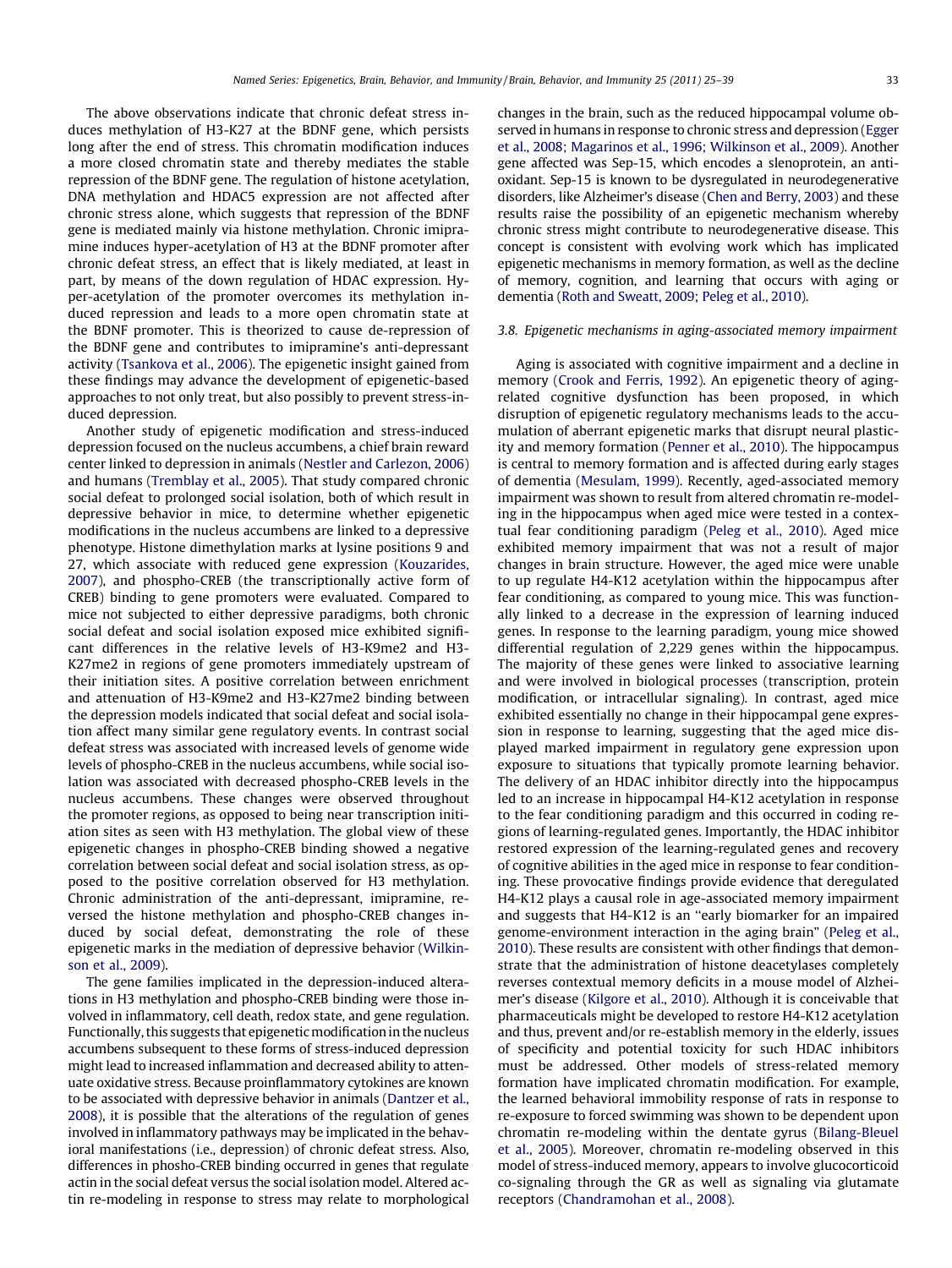#### 3.9. Resilience to stress-induced depression and epigenetics

Resiliency refers to the capacity of a person who when challenged by adversity, continues to demonstrate adaptive psychological and physiological stress responses, as opposed to developing affective disorders like depression ([Charney, 2004](#page-11-0)). Inbred mice exhibit two responses to chronic social defeat stress; a susceptible response in which the mice develop depressive symptoms and a resilient response in which the mice resist developing the depressive phenotype. This dichotomous response (susceptible vs. resilient) allows the determination as to whether these phenotypes result from a differential chromatin pattern within the nucleus accumbens. That was found to be the case, as the pattern of H3 methylation observed in resilient mice following completion of the defeat regimen was quite different than that of the susceptible mice, and in fact, was more similar to that of the control, untreated mice. A total of 546 genes showed differential levels of H3 methylation in the resilient versus the susceptible mice and these genes were involved in inflammation, redox state, and gene regulation. Nevertheless, despite the general similarity in H3 methylation between the resilient and the control mice, there were still significant differences in methylation status between these two groups. The latter finding suggests that resilience is an 'active process' reflected by unique chromatin modification that occur in response to a stressor. It may be that so-called ''resilience genes" impart protection against the development of depression and may account for individual differences in the depressive response to chronic stress. Conversely, there may be other genes that mediate vulnerability to the depression that accompanies chronic stress (i.e., a susceptible phenotype). Moreover, treatment with the anti-depressant, imipramine, produced changes in H3 methylation status that also resembled that observed in the resilient mice, suggesting that this anti-depressant's mechanism of action involves a similar pattern of H3 chromatin modification. However, the fact that a number of genes were still differentially regulated in the resilient versus the imipramine treated mice further indicates that there might be other novel genes responsible for resilience, which can be targeted by anti-depressants [\(Wilkinson et al., 2009; Feder et al., 2009\)](#page-13-0).

## 3.10. Stressor duration and epigenetic modification

Stressful life circumstances trigger an integrative adaptive response by the nervous, neuroendocrine, and immune systems. Adaptation in which stability is maintained through change has been termed allostasis. Prolonged and enduring stress, however, can exert a cost on adaptive systems. Allostatic load is the cost of adaptation to unrelenting environmental stress and is manifest by altered regulation of stress response systems. In some cases this may result in changes in brain structure, particularly the hippocampus ([McEwen, 2001](#page-12-0)), as chronic stress decreases hippocampal neurogenesis [\(Gould et al., 1997](#page-12-0)) and the complexity of dendritic arborization ([Magarinos and McEwen, 1995](#page-12-0)). It is possible that epigenetic processes contribute to the vulnerability of the hippocampus to prolonged stress ([Conrad, 2008; Sapolsky, 2000; Lee et al.,](#page-11-0) [2002; Mcewen et al., 1992](#page-11-0)). In order to understand whether epigenetic marks presage or signify the transition from allostasis to allostatic load, the hippocampal methylation status was evaluated in response to acute versus chronic restraint stress in the rat. That study showed that that global chromatin re-modeling (i.e., histone methylation) was differentially sensitive to the duration of stress of various durations (methylation marks listed in [Table 1](#page-4-0)). Acute stress produced rapid and large chromatin modifications, demonstrating that these methylation marks are labile in adults; whereas, chromatin modification in response to chronic stress was less marked [\(Hunter et al., 2009\)](#page-12-0). Rapid changes in hippocampal chromatin re-modeling have also been observed when rats are subjected to novelty, a mild psychological stressor ([Chandramohan](#page-11-0) [et al., 2007](#page-11-0)). It is possible that the observed attenuation of the chromatin response to repeated stress observed by Hunter et al. could relate to the known habituation of the HPA axis, which occurs after repeated exposure to the same stressor ([Uchida et al.,](#page-13-0) [2008; Girotti et al., 2006; Kudielka et al., 2009](#page-13-0)). Conceivably stress-induced chromatin re-modeling in the brain might contribute to the plasticity of the hippocampus to stress, as well as the neuro-pathogenic effects of stress on this brain region. Evaluations, such as these provide mechanistic insight into the potential role of chromatin re-modeling in adaptive versus maladaptive responses of the brain to stressors [\(Hunter et al., 2009\)](#page-12-0).

#### 3.11. Post-traumatic stress disorder and epigenetics

As described above, ample evidence demonstrates that the psychosocial context influences brain stress response pathways and modifies stress-related behavior. Yet, the question remains as to whether psychosocial stress can lead to epigenetic modifications for genes that regulate immune function. Evidence from an evaluation of individuals with post-traumatic stress disorder (PTSD) suggests this to be a possibility. Individuals with PTSD have altered stress reactivity, as well as distinct expression for genes involved in immune activation ([Segman et al., 2005; Zieker et al., 2007\)](#page-13-0). Findings from a recent study support a biologic model of PTSD etiology in which a traumatic environmental event generates downstream alterations in immune function by reducing methylation levels of immune-related genes [\(Uddin et al., 2010\)](#page-13-0). That study evaluated whole blood derived DNA samples from individuals with PTSD compared to those without this condition. Analysis of CpG sites from more than 14,000 genes revealed a set of uniquely unmethylated genes that encode for immune function, particularly inflammatory and innate immune response genes, in individuals with PTSD compared to control subjects. Interestingly, affected genes were significantly and negatively correlated with traumatic burden (i.e., number of traumatic event exposure). Moreover, the observed epigenetic variability in immune function in those with PTSD was also associated with differences in immune response (greater antibody response) to cytomegalovirus, a latent herpes virus. These findings imply that immune dysfunction observed in those with PTSD may be related to epigenetic profiles suggestive of immune activation, as well as by an absence of epigenetic profiles consistent with the development of normal brain–immune interactions ([Wrona, 2006](#page-13-0)). However, given the cross-sectional design, it is not possible to discern whether the distinctive methylation patterns characteristic of PTSD pre-existed before the traumatic exposure and thus represent a biologic vulnerability. Also, the small sample size prevented any analysis of the epigenetic profiles with respect to PTSD subtype and/or phenotypic heterogeneity, while the whole blood epigenetic analyses did not allow determination of cell-specific differences in epigenetic profiles. Nonetheless, these preliminary results suggest that environmental exposure to a traumatic life event induces downstream alterations in immune function by reducing methylation levels of immune-related genes. This may influence the psycho-physiologic manifestations of PTSD.

#### 4. Perspective and conclusion

Epigenetics has engendered a renewed enthusiasm and appreciation for the capacity of the environment to modulate gene expression. It is clear that epigenetic modifications (e.g. those described above) serve as the molecular basis for environmental signals that influence behavioral outcomes and, as such, provide a bridge between the psychosocial world and the biological. This is congruent with psychoneuroimmunology, which seeks to understand the impact of environmental stimuli, especially psychosocial stimuli, on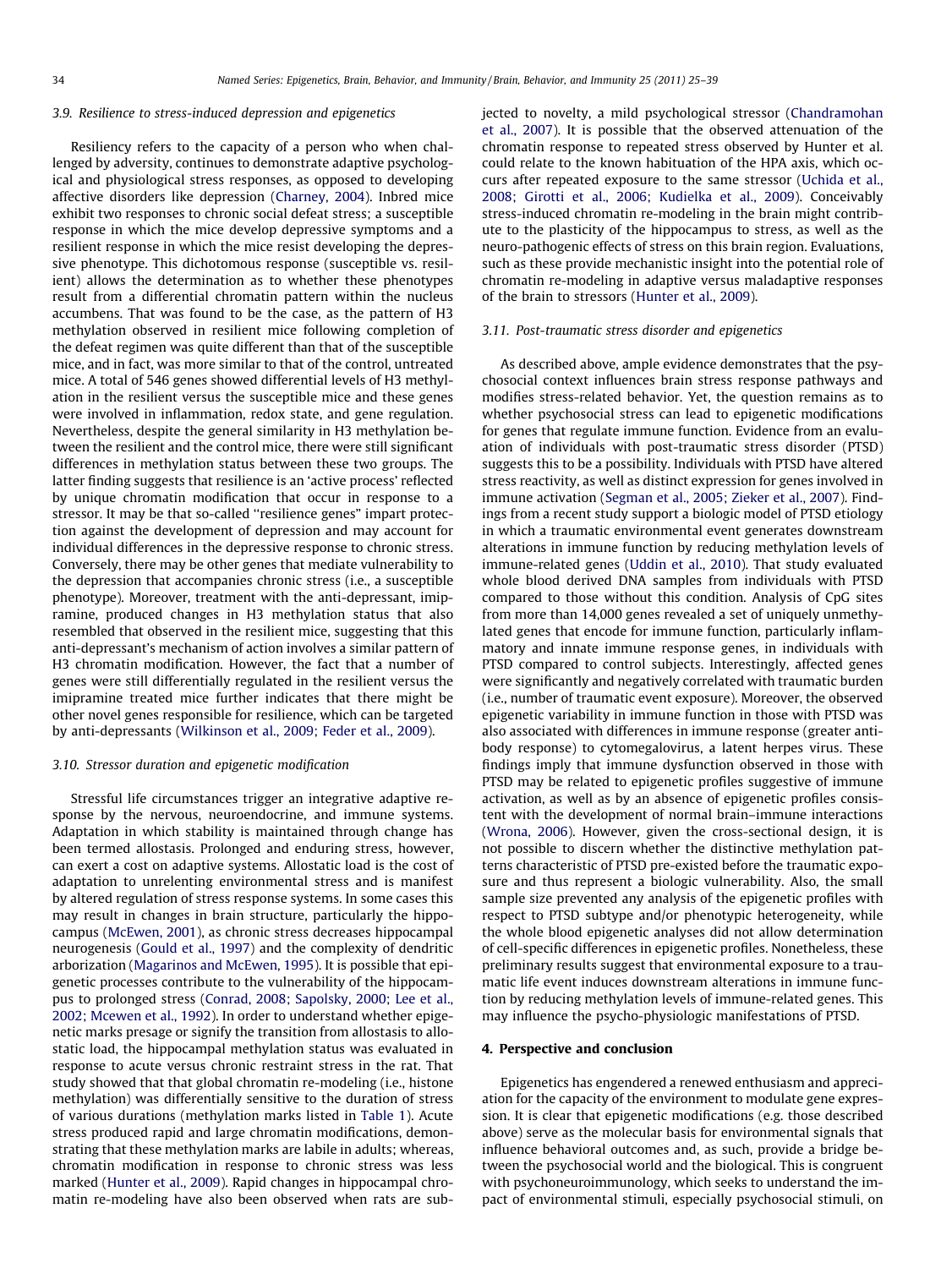behavior, emotions, neuroendocrine stress responsivity, and immune function. There is no doubt that the genome of an individual provides the blueprint for biological responsivity. However, the epigenome adds another layer 'on top of the genome' and serves to modulate gene expression in response to environmental cues. It is likely that the interconnectivity among brain, behavior, and immunity may in fact be directed epigenetically. How, when and where the genetic blueprint will be used in response to a particular stimulus will be a summation of biological networks within the individual. This will include not just DNA recognition events or transcriptional circuits but also the instruction for the use of the blueprint, by epigenetic responsivity that regulates ordered or disordered gene expression patterns. Given the focus of psychoneuroimmunology, epigenetic approaches are particularly appealing and, most importantly, consistent with the concept that brain, behavior and immunity are intimately linked and responsive to environmental context. Intriguing and emerging evidence implicates epigenetic modifications as mediators of psychosocialbiological effects and makes analysis of epigenetics/epigenomics essential to understanding the interconnections among those systems that represent the core of pyschoneuroimmunology. Such analysis has been ongoing but now epigenetics offers a new approach, to gain insight into the molecular mechanisms that underlie adaptive, as well as maladaptive, responses to environmental stimuli.

Epigenetic processes operate at the interface between genetics and the environment and have the potential to violate the assumption of independence between genotype and the environment. It is the interplay between the epigenome and the genome that will drive future investigational studies that seek to understand gene– environment interactions. Epigenetic considerations need be kept in mind when interpreting published studies of genome-wide association. If epigenetic changes are sufficiently permanent, these epigenetic modifications will be in linkage disequilibrium with single nucleotide polymorphisms commonly used to interrogate various regions of the genome. Thus, genome-wide association studies need consider both genetic and epigenetic loci and such a requisite is evidenced by the current NIH Epigenomic Project: <http://nihroadmap.nih.gov/epigenomics/initiatives.asp>. The potential impact and possible promise of this project may be the development of interventions that may intersect and modify the influence of the environment upon the genome, since, unlike the DNA sequence, epigeneticmodifications appear to be reversible. In particular, transgenerational effects observed with DNA methylation and/or histone modifications (as described above) may endure long after the original environmental stimulus has been removed. An intersecting intervention may circumvent those modifications and improve health. Such interventions may be pharmaceutical or lifestylebased. With regard to the latter, it has been demonstrated that rats who engage in physical activity (i.e., access to a running wheel) prior to being subjected to stress exhibit resistance to stress-induced chromatin re-modeling within the dentate gyrus [\(Bilang-Bleuel](#page-11-0) [et al., 2005\)](#page-11-0). In addition to exercise, other unexplored life-style approaches to prevent or reverse epigenetic modification, such as behavior-based interventions, await exploration.

Epigenetics does hold substantial promise to resolve and explain many unsolved questions and issues in modern biology. The focus of this Introduction to the Named Series is upon psychoneuroimmunology and the animal models and human studies presented demonstrate and/or suggest a significant impact of epigenetics upon the brain and behavior. However, there is scant evidence that psychosocial distress, maladaptive behaviors or emotions result in epigenetic modifications that impact immune function; even though significant literature links each of these. However, evidence does exist demonstrating epigenetic influence upon the differentiation of T and B-lymphocytes and upon the fate and function of individual immune cell populations ([Cuddapah](#page-11-0) [et al., 2010; Martino and Prescott, 2010\)](#page-11-0). Further, there is evidence that immunological diseases are in part mediated by and/or modified by epigenetic modification in both animal models and in clinical studies. These epigenetic effects have been demonstrated to be related to forms of histone modification, DNA methylation and/or ncRNA expression for a variety of immune based diseases including; systemic lupus erythematosus and rheumatoid arthritis [\(Martino and Prescott, 2010; Trenkmann et al., 2010\)](#page-12-0) type 1 diabetes, celiac disease and idiopathic thrombocytopenia ([Brooks](#page-11-0) [et al., 2010\)](#page-11-0), multiple sclerosis [\(Lincoln and Cook, 2009](#page-12-0)), as well as asthma and allergy [\(Martino and Prescott, 2010; Handel et al.,](#page-12-0) [2010](#page-12-0)). There have been suggestions that psychosocial distress may contribute to either the exacerbation or development of these diseases. It is therefore plausible that psychosocial distress may impact the immune system by epigenetic processes, as suggested in the study of individuals with PTSD discussed above ([Uddin](#page-13-0) [et al., 2010\)](#page-13-0). Another example is the effect of glucocorticoid upon epigenetic processes that regulate natural killer cell function ([Krukowski et al., 2010\)](#page-12-0). That study showed that at least in part, glucocorticoids dysregulate immune function (natural killer cell activity and cytokine production), by modifying chromatin accessibility at promoter regions proximal to immune effector genes. On another front, evolving evidence suggests that epigenetic modification may contribute to major psychoses and depression [\(Feinberg,](#page-12-0) [2010; Janssen et al., 2010](#page-12-0)) or obesity ([Handel et al., 2010\)](#page-12-0). However, no data directly demonstrate a linkage among specific epigenetic modifications and these disorders.

The vast majority of research in behavioral epigenetics has evaluated epigenetic modifications in models of early life adversity and focused on such modifications within specific brain regions that regulate stress response pathways or brain plasticity (i.e., neuroepigenetics). The developing brain is malleable and more readily affected by environmental insult, as significant neurobiological development takes place during early life. Consequently, the developing brain may be more susceptible to environmentally induced epigenetic modification. Yet, it is also likely that other vulnerable periods exist throughout the lifespan, such as during puberty or senescence. Using a lifespan approach to understand vulnerability to epigenetic modification will yield valuable insight regarding when epigenetic modification are more likely to be induced, attenuated or even reversed. Moreover, not all genes may be responsive or susceptible to epigenetic modification. Much of DNA is inaccessible within a cell and may not be responsive to environmentally induced chromatin re-modeling signals [\(Fraser and Bickmore, 2007\)](#page-12-0). For example, Weaver et al. found that infusion of an HDAC inhibitor into the adult rat hippocampus altered expression of only about 2% of all genes normally expressed ([Weaver et al., 2006\)](#page-13-0). It is possible that a relatively restricted pool of adult genes may be dynamically responsive to environmental cues. Certainly, it is unlikely that all genes can be modified through environmentally induced epigenetic processes. Future investigations will be challenged to link epigenetic modifications to functional changes in the expression of specific genes and moreover, to relate these changes to physiological and/or psychological outcomes. It is such linkages that are essential to draw meaningful conclusions as to the biological and health-relevant significance of epigenetic modification.

Further, investigations linking epigenetics and psychoneuroimmunology will require mechanistic studies in animal models that parallel human paradigms. For human investigations, the initial focus will likely be on those human conditions for which psychosocial stress or behavioral factors are already thought to be important risk factors. However human epigenetic investigations will face the existent difficulty of obtaining appropriate tissue specimens for evaluation. It is unclear whether the evaluations of surrogate epigenetic marks in blood, saliva, and/or buccal swabs reflect such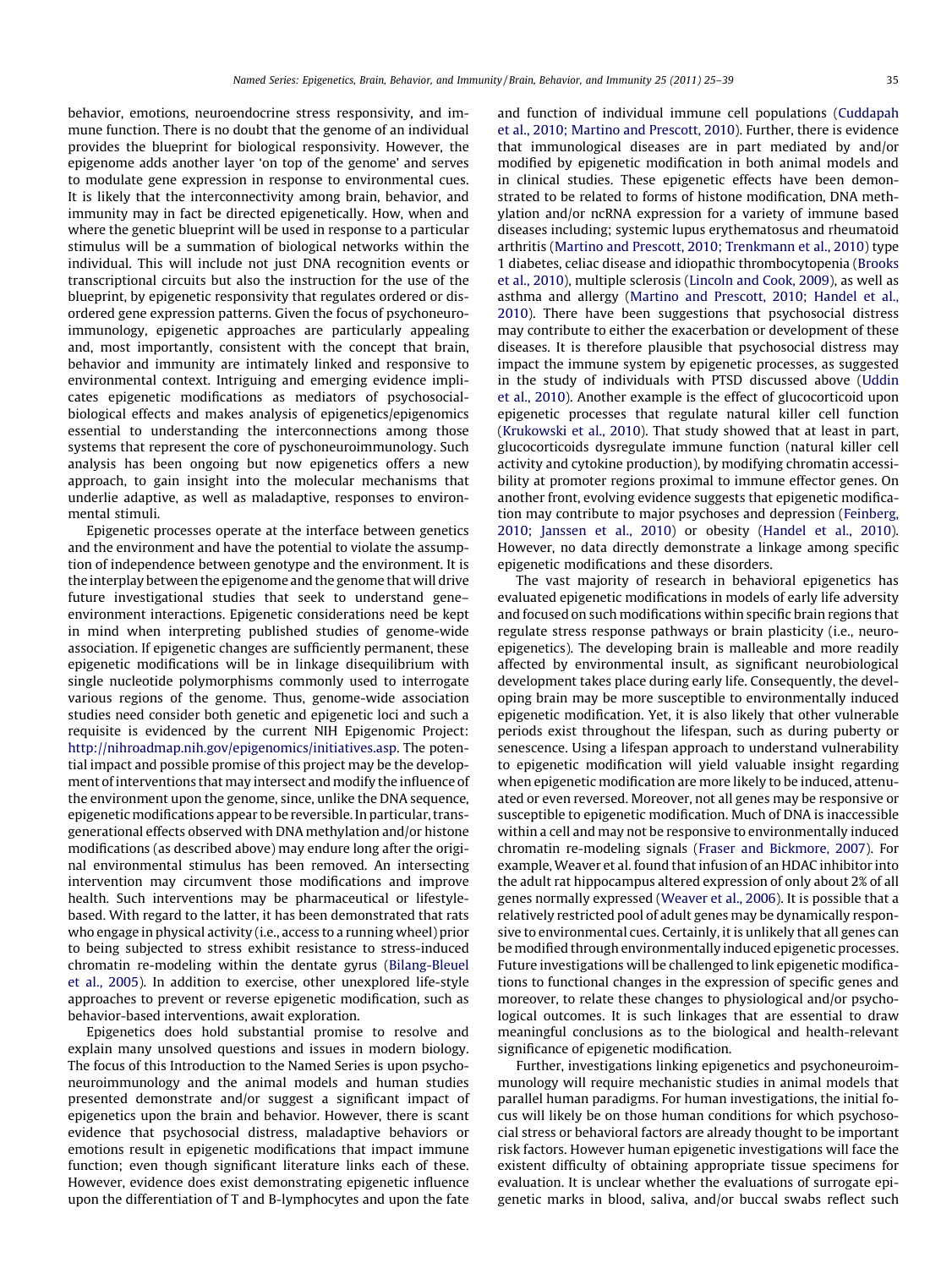<span id="page-11-0"></span>marks in other disease associated tissues. Epigenetic marks are tissue and cell specific, as well as dependent on stage of life and gender. Evaluation of postmortem specimens provides useful data but is also fraught with issues related to tissue preservation and retrospective design limitations. Yet, significant insight regarding environmental-signaled epigenetic modifications in human tissues and cells may be gleaned from the evaluation of surgically removed tissues/organs. Despite these challenges, integrating epigenetics into human investigations in psychoneuroimmunology offers exciting possibilities for the future. Such studies can provide key insight regarding the impact of environment–gene interaction on behavior and vulnerability to disease over the lifespan. Likewise, understanding those epigenetic processes that contribute to a resilient phenotype in human paradigms can lead to new insight about individual differences in response to environmental challenge.

In conclusion, it is likely that epigenetic patterns translate or at least contribute to the relationship between the environment and human health. This possibility opens wide a vista of potential interventions, including behavioral or dietary interventions that can take advantage of the plasticity of the epigenome ([Handel](#page-12-0) [et al., 2010](#page-12-0)). Interventions aimed at manipulating the epigenome are currently underway for many hematological malignancies and many more will follow. Direct manipulation of the epigenome is a real and promising possibility ([Feinberg, 2008](#page-12-0)). Although there is much work to do, epigenetics and the epigenome deserve consideration for any investigation analyzing the linkages among brain, behavior, and immunity. The scope of epigenetics offers ample opportunity to chart new directions in basic, translational, and clinical research within the broad framework of psychoneuroimmunology. Important questions await investigation that can integrate multiple levels of inquiry, from molecular to behavioral. More than 25 years ago, scientists were captivated by the allure of the emerging field of psychoneuroimmunology. At this juncture, it is now clear that psychoneuroimmunology and the emerging field of epigenetics share a common vision that guides discovery, and the fusion of these two fields can only lead to remarkable scientific advancements.

#### Conflicts of interest

Authors declare that there are no conflicts of interest.

#### Acknowledgments

The study was supported in part by the National Cancer Institute R21-CA–117261 and R01-CA-134736. The authors gratefully acknowledge the expertise of Kelly Loster Kosik in the preparation of the manuscript.

#### References

- Aronsson, M., Fuxe, K., Dong, Y., Agnati, L.F., Okret, S., Gustafsson, J.A., 1988. Localization of glucocorticoid receptor mRNA in the male rat brain by in situ hybridization. Proc. Natl. Acad. Sci. USA 85, 9331–9335.
- Beck, S., Olek, A., Walter, J., 1999. From genomics to epigenomics: a loftier view of life. Nat. Biotechnol. 17, 1144.
- Bergman, K., Sarkar, P., Glover, V., O'connor, T.G., 2010. Maternal prenatal cortisol and infant cognitive development: moderation by infant–mother attachment. Biol. Psychiatry 67, 1026–1032.
- Bernstein, E., Allis, C.D., 2005. RNA meets chromatin. Genes Dev. 19, 1635–1655. Bifulco, A., Moran, P.M., Ball, C., Jacobs, C., Baines, R., Bunn, A., Cavagin, J., 2002. Childhood adversity, parental vulnerability and disorder: examining intergenerational transmission of risk. J. Child Psychol. Psychiatry 43, 1075–1086.
- Bilang-Bleuel, A., Ulbricht, S., Chandramohan, Y., De Carli, S., Droste, S.K., Reul, J.M., 2005. Psychological stress increases histone H3 phosphorylation in adult dentate gyrus granule neurons: involvement in a glucocorticoid receptordependent behavioral response. Eur. J. Neurosci. 22, 1691–1700.
- Bird, A., 2002. DNA methylation patterns and epigenetic memory. Genes Dev. 16, 6–21.
- Bird, A.P., Wolffe, A.P., 1999. Methylation-induced repression belts, braces, and chromatin. Cell 99, 451–454.
- Brandeis, M., Frank, D., Keshet, I., Siegfried, Z., Mendelsohn, M., Nemes, A., Temper, V., Razin, A., Cedar, H., 1994. Sp1 elements protect a CpG island from de novo methylation. Nature 371, 435–438.
- Brooks, W.H., Le Dantec, C., Jaques-Olivier, P., Youinou, P., Renaudineau, Y., 2010. Epigenetics and autoimmunity. J. Autoimmun. 34, J207–219.
- Bultman, S.J., Gebuhr, T.C., Magnuson, T., 2005. A Brg1 mutation that uncouples ATPase activity from chromatin remodeling reveals an essential role for SWI/ SNF-related complexes in beta-globin expression and erythroid development. Genes Dev. 19, 2849–2861.
- Cedar, H., Bergman, Y., 2009. Linking DNA methylation and histone modification: patterns and paradigms. Nat. Rev. Genet. 10, 295–304.
- Champagne, F., Diorio, J., Sharma, S., Meaney, M.J., 2001. Naturally occurring variations in maternal behavior in the rat are associated with differences in estrogen-inducible central oxytocin receptors. Proc. Natl. Acad. Sci. USA 98, 12736–12741.
- Champagne, F.A., 2008. Epigenetic mechanisms and the transgenerational effects of maternal care. Front. Neuroendocrinol. 29, 386–397.
- Champagne, F.A., Weaver, I.C., Diorio, J., Dymov, S., Szyf, M., Meaney, M.J., 2006. Maternal care associated with methylation of the estrogen receptor-alpha1b promoter and estrogen receptor-alpha expression in the medial preoptic area of female offspring. Endocrinology 147, 2909–2915.
- Champagne, F.A., Weaver, I.C., Diorio, J., Sharma, S., Meaney, M.J., 2003. Natural variations in maternal care are associated with estrogen receptor alpha expression and estrogen sensitivity in the medial preoptic area. Endocrinology 144, 4720–4724.
- Chandramohan, Y., Droste, S.K., Arthur, J.S., Reul, J.M., 2008. The forced swimminginduced behavioural immobility response involves histone H3 phosphoacetylation and c-Fos induction in dentate gyrus granule neurons via activation of the N-methyl-D-aspartate/extracellular signal-regulated kinase/ mitogen- and stress-activated kinase signaling pathway. Eur. J. Neurosci. 27, 2701–2713.
- Chandramohan, Y., Droste, S.K., Reul, J.M., 2007. Novelty stress induces phosphoacetylation of histone H3 in rat dentate gyrus granule neurons through coincident signaling via the N-methyl-D-aspartate receptor and the glucocorticoid receptor: relevance for c-fos induction. J. Neurochem. 101, 815–828.
- Charney, D.S., 2004. Psychobiological mechanisms of resilience and vulnerability: implications for successful adaptation to extreme stress. Am. J. Psychiatry 161, 195–216.
- Chen, J., Berry, M.J., 2003. Selenium and selenoproteins in the brain and brain diseases. J. Neurochem. 86, 1–12.
- Cicchetti, D., Toth, S.L., 2005. Child maltreatment. Annu. Rev. Clin. Psychol. 1, 409– 438.
- Cohen-Cory, S., Kidane, A.H., Shirkey, N.J., Marshak, S., 2010. Brain-derived neurotrophic factor and the development of structural neuronal connectivity. Dev. Neurobiol. 70, 271–288.
- Conrad, C.D., 2008. Chronic stress-induced hippocampal vulnerability: the glucocorticoid vulnerability hypothesis. Rev. Neurosci. 19, 395–411.
- Cooney, C.A., 2006. Germ cells carry the epigenetic benefits of grandmother's diet. Proc. Natl. Acad. Sci. USA 103, 17071–17072.
- Cosgrove, M.S., Wolberger, C., 2005. How does the histone code work? Biochem. Cell Biol. 83, 468–476.
- Costa, F.F., 2008. Non-coding RNAs, epigenetics and complexity. Gene 410, 9–17.
- Cottrell, E.C., Seckl, J.R., 2009. Prenatal stress, glucocorticoids and the programming of adult disease. Front. Behav. Neurosci. 3, 1–9.
	- Cowansage, K.K., Ledoux, J.E., Monfils, M.H., 2010. Brain-derived neurotrophic factor: a dynamic gatekeeper of neural plasticity. Curr. Mol. Pharmacol. 3, 12–  $29.$
	- Crook, T.H., Ferris, S.H., 1992. Age associated memory impairment. Br. Med. J. 304, 714.
	- Cuddapah, S., Barski, A., Zhao, K., 2010. Epigenomics of T cell activation, differentiation, and memory. Curr. Opin. Immunol. 22, 341–347.
	- Cuthbert, G.L., Daujat, S., Snowden, A.W., Erdjument-Bromage, H., Hagiwara, T., Yamada, M., Schneider, R., Gregory, P.D., Tempst, P., Bannister, A.J., Kouzarides, T., 2004. Histone deimination antagonizes arginine methylation. Cell 118, 545– 553.
	- Dantzer, R., O'connor, J.C., Freund, G.G., Johnson, R.W., Kelley, K.W., 2008. From inflammation to sickness and depression: when the immune system subjugates the brain. Nat. Rev. Neurosci. 9, 46–56.
	- De Bellis, M.D., 2005. The psychobiology of neglect. Child Maltreat. 10, 150–172.
	- De Bellis, M.D., Chrousos, G.P., Dorn, L.D., Burke, L., Helmers, K., Kling, M.A., Trickett, P.K., Putnam, F.W., 1994. Hypothalamic–pituitary–adrenal axis dysregulation in sexually abused girls. J. Clin. Endocrinol. Metab. 78, 249–255.
	- De Kloet, E.R., Joels, M., Holsboer, F., 2005. Stress and the brain: from adaptation to disease. Nat. Rev. Neurosci. 6, 463–475.
	- De Ruijter, A.J., Van Gennip, A.H., Caron, H.N., Kemp, S., Van Kuilenburg, A.B., 2003. Histone deacetylases (HDACs): characterization of the classical HDAC family. Biochem. J. 370, 737–749.
	- Delcuve, G.P., Rastegar, M., Davie, J.R., 2009. Epigenetic control. J. Cell. Physiol. 219, 243–250.
	- Egger, K., Schocke, M., Weiss, E., Auffinger, S., Esterhammer, R., Goebel, G., Walch, T., Mechtcheriakov, S., Marksteiner, J., 2008. Pattern of brain atrophy in elderly patients with depression revealed by voxel-based morphometry. Psychiatry Res. 164, 237–244.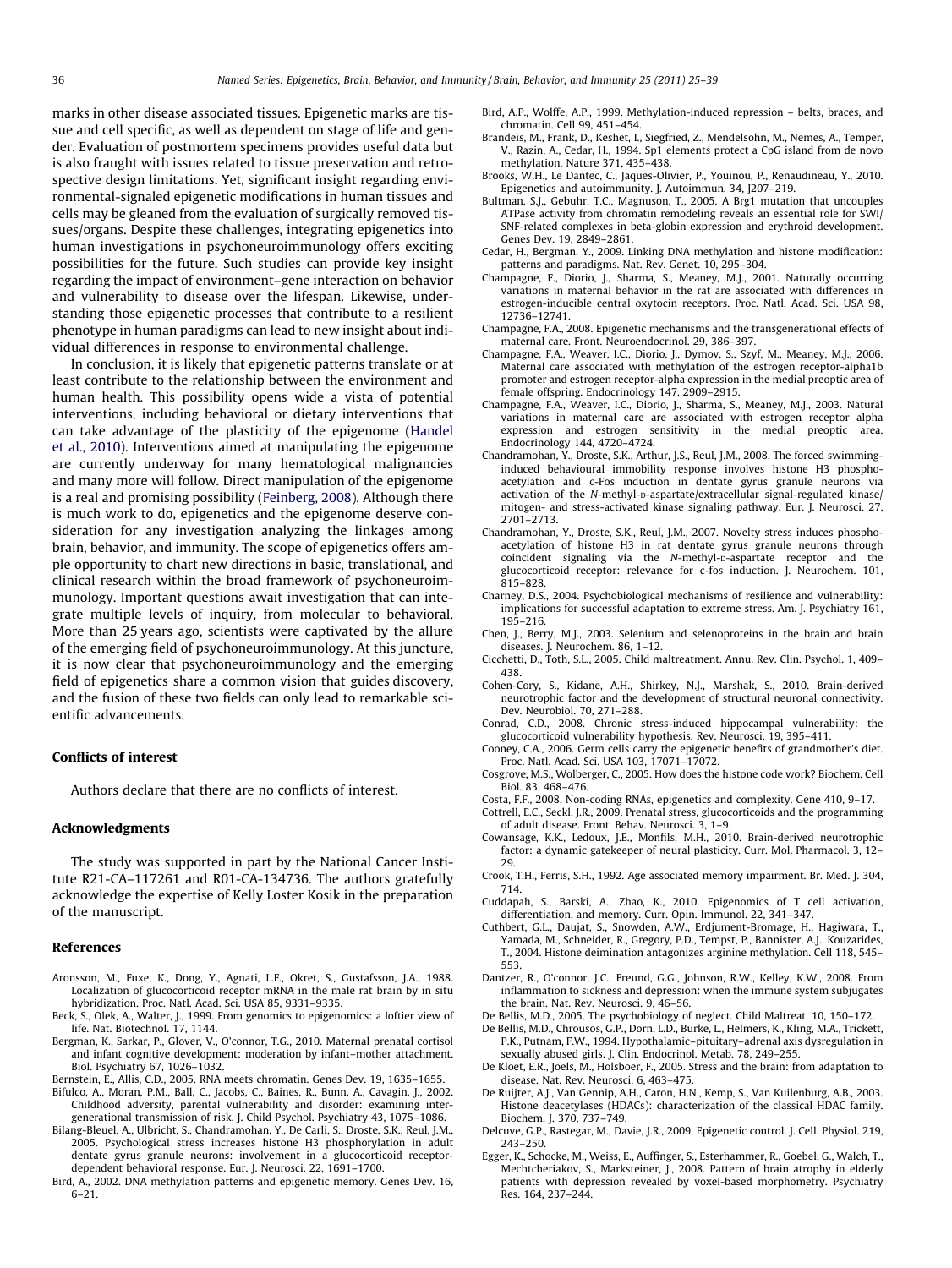- <span id="page-12-0"></span>Eskandari, F., Sternberg, E.M., 2002. Neural-immune interactions in health and disease. Ann. NY Acad. Sci. 966, 20–27.
- Faller, M., Guo, F., 2008. MicroRNA biogenesis: there's more than one way to skin a cat. Biochim. Biophys. Acta 1779, 663–667.
- Feder, A., Nestler, E.J., Charney, D.S., 2009. Psychobiology and molecular genetics of resilience. Nat. Rev. Neurosci. 10, 446–457.
- Feinberg, A.P., 2008. Epigenetics at the epicenter of modern medicine. JAMA 299, 1345–1350.
- Feinberg, A.P., 2010. Genome-scale approaches to the epigenetics of common human disease. Virchows Arch. 456, 13–21.
- Feldman, R., Eidelman, A.I., Sirota, L., Weller, A., 2002. Comparison of skin-to-skin (kangaroo) and traditional care: parenting outcomes and preterm infant development. Pediatrics 110, 16–26.
- Feldman, R., Singer, M., Zagoory, O., 2010. Touch attenuates infants' physiological reactivity to stress. Dev. Sci. 13, 271–278.
- Fenoglio, K.A., Brunson, K.L., Baram, T.Z., 2006. Hippocampal neuroplasticity induced by early-life stress: functional and molecular aspects. Front. Neuroendocrinol. 27, 180–192.
- Ferber, S.G., Feldman, R., Makhoul, I.R., 2008. The development of maternal touch across the first year of life. Early Hum. Dev. 84, 363–370.
- Field, T., Diego, M., Dieter, J., Hernandez-Reif, M., Schanberg, S., Kuhn, C., Yando, R., Bendell, D., 2004. Prenatal depression effects on the fetus and neonate. Infant. Behav. Dev. 27, 216–229.
- Foley, D.L., Craig, J.M., Morley, R., Olsson, C.A., Dwyer, T., Smith, K., Saffery, R., 2009. Prospects for epigenetic epidemiology. Am. J. Epidemiol. 169, 389–400.
- Francis, D., Diorio, J., Liu, D., Meaney, M.J., 1999. Nongenomic transmission across generations of maternal behavior and stress responses in the rat. Science 286, 1155–1158.
- Francis, D.D., Champagne, F.C., Meaney, M.J., 2000. Variations in maternal behaviour are associated with differences in oxytocin receptor levels in the rat. J. Neuroendocrinol. 12, 1145–1148.
- Fraser, P., Bickmore, W., 2007. Nuclear organization of the genome and the potential for gene regulation. Nature 447, 413–417.
- Fumagalli, F., Molteni, R., Racagni, G., Riva, M.A., 2007. Stress during development: impact on neuroplasticity and relevance to psychopathology. Prog. Neurobiol. 81, 197–217.
- Girotti, M., Pace, T.W., Gaylord, R.I., Rubin, B.A., Herman, J.P., Spencer, R.L., 2006. Habituation to repeated restraint stress is associated with lack of stress-induced c-fos expression in primary sensory processing areas of the rat brain. Neuroscience 138, 1067–1081.
- Gluckman, P.D., Hanson, M.A., Beedle, A.S., 2007. Non-genomic transgenerational inheritance of disease risk. BioEssays 29, 145–154.
- Gluckman, P.D., Hanson, M.A., Cooper, C., Thornburg, K.L., 2008. Effect of in utero and early-life conditions on adult health and disease. N. Engl. J. Med. 359, 61– 73.
- Gluckman, P.D., Hanson, M.A., Pinal, C., 2005. The developmental origins of adult disease. Matern. Child Nutr. 1, 130–141.
- Godfrey, K.M., Lillycrop, K.A., Burdge, G.C., Gluckman, P.D., Hanson, M.A., 2007. Epigenetic mechanisms and the mismatch concept of the developmental origins of health and disease. Pediatr. Res. 61, 5R–10R.
- Gould, E., McEwen, B.S., Tanapat, P., Galea, L.A., Fuchs, E., 1997. Neurogenesis in the dentate gyrus of the adult tree shrew is regulated by psychosocial stress and NMDA receptor activation. J. Neurosci. 17, 2492–2498.
- Govind, C.K., Zhang, F., Qiu, H., Hofmeyer, K., Hinnebusch, A.G., 2007. Gcn5 promotes acetylation, eviction, and methylation of nucleosomes in transcribed coding regions. Mol. Cell 25, 31–42.
- Greenberg, M.E., Xu, B., Lu, B., Hempstead, B.L., 2009. New insights in the biology of BDNF synthesis and release: implications in CNS function. J. Neurosci. 29, 12764–12767.
- Groth, A., Rocha, W., Verreault, A., Almouzni, G., 2007. Chromatin challenges during DNA replication and repair. Cell 128, 721–733.
- Haberland, M., Montgomery, R.L., Olson, E.N., 2009. The many roles of histone deacetylases in development and physiology: implications for disease and therapy. Nat. Rev. Genet. 10, 32–42.
- Handel, A.E., Ebers, G.C., Ramagopalan, S.V., 2010. Epigenetics: molecular mechanisms and implications for disease. Trends Mol. Med. 16, 7–16.
- Hebbar, P.B., Archer, T.K., 2007. Chromatin-dependent cooperativity between sitespecific transcription factors in vivo. J. Biol. Chem. 282, 8284–8291.
- Heim, C., Nemeroff, C.B., 2001. The role of childhood trauma in the neurobiology of mood and anxiety disorders: preclinical and clinical studies. Biol. Psychiatry 49, 1023–1039.
- Henikoff, S., Ahmad, K., 2005. Assembly of variant histones into chromatin. Annu. Rev. Cell Dev. Biol. 21, 133–153.
- Huang, J., Berger, S.L., 2008. The emerging field of dynamic lysine methylation of
- non-histone proteins. Curr. Opin. Genet. Dev. 18, 152–158. Hunter, R.G., Mccarthy, K.J., Milne, T.A., Pfaff, D.W., McEwen, B.S., 2009. Regulation of hippocampal H3 histone methylation by acute and chronic stress. Proc. Natl. Acad. Sci. USA 106, 20912–20917.
- Illingworth, R., Kerr, A., Desousa, D., Jorgensen, H., Ellis, P., Stalker, J., Jackson, D., Clee, C., Plumb, R., Rogers, J., Humphray, S., Cox, T., Langford, C., Bird, A., 2008. A novel CpG island set identifies tissue-specific methylation at developmental gene loci. PLoS Biol. 6, e22.
- Ito, T., 2007. Role of histone modification in chromatin dynamics. J. Biochem. 141, 609–614.
- Jacobson, L., Sapolsky, R., 1991. The role of the hippocampus in feedback regulation of the hypothalamic–pituitary–adrenocortical axis. Endocr. Rev. 12, 118–134.
- Janssen, D.G., Caniato, R.N., Verster, J.C., Baune, B.T., 2010. A psychoneuroimmunological review on cytokines involved in antidepressant treatment response. Hum. Psychopharmacol. 25, 201–215.
- Jenuwein, T., Allis, C.D., 2001. Translating the histone code. Science 293, 1074–1080.
- Jones, P.A., Baylin, S.B., 2007. The epigenomics of cancer. Cell 128, 683–692.
- Kilgore, M., Miller, C.A., Fass, D.M., Hennig, K.M., Haggarty, S.J., Sweatt, J.D., Rumbaugh, G., 2010. Inhibitors of class 1 histone deacetylases reverse contextual memory deficits in a mouse model of Alzheimer's disease. Neuropsychopharmacology 35, 870–880.
- Klose, R.J., Bird, A.P., 2006. Genomic DNA methylation: the mark and its mediators. Trends Biochem. Sci. 31, 89–97.
- Klose, R.J., Zhang, Y., 2007. Regulation of histone methylation by demethylimination and demethylation. Nat. Rev. Mol. Cell. Biol. 8, 307–318.
- Kouzarides, T., 2007. Chromatin modifications and their function. Cell 128, 693– 705.
- Krukowski, K., Eddy, J., Kosik, K.L., Konley, T., Janusek, L.W., Mathews, H.L., 2010. Glucocorticoid dysregulation of natural killer cell function through epigenetic modification. Brain Behav. Immun. (Epub ahead of print) PMID: 20656012.
- Kudielka, B.M., Hellhammer, D.H., Wust, S., 2009. Why do we respond so differently? Reviewing determinants of human salivary cortisol responses to challenge. Psychoneuroendocrinology 34, 2–18.
- Lee, A.L., Ogle, W.O., Sapolsky, R.M., 2002. Stress and depression: possible links to neuron death in the hippocampus. Bipolar Disord. 4, 117–128.
- Lee, V., Hoaken, P.N., 2007. Cognition, emotion, and neurobiological development: mediating the relation between maltreatment and aggression. Child Maltreat. 12, 281–298.
- Leng, G., Meddle, S.L., Douglas, A.J., 2008. Oxytocin and the maternal brain. Curr. Opin. Pharmacol. 8, 731–734.
- Lewis, B.P., Burge, C.B., Bartel, D.P., 2005. Conserved seed pairing, often flanked by adenosines, indicates that thousands of human genes are microRNA targets. Cell 120, 15–20.
- Li, B., Carey, M., Workman, J.L., 2007. The role of chromatin during transcription. Cell 128, 707–719.
- Li, E., 2002. Chromatin modification and epigenetic reprogramming in mammalian development. Nat. Rev. Genet. 3, 662–673.
- Liaw, J.J., 2000. Tactile stimulation and preterm infants. J. Perinat. Neonatal. Nurs. 14, 84–103.
- Lieb, J.D., Clarke, N.D., 2005. Control of transcription through intragenic patterns of nucleosome composition. Cell 123, 1187–1190.
- Lincoln, J.A., Cook, S.D., 2009. An overview of gene-epigenetic-environmental contributions to MS causation. J. Neurol. Sci. 286, 54–57.
- Liu, D., Diorio, J., Tannenbaum, B., Caldji, C., Francis, D., Freedman, A., Sharma, S., Pearson, D., Plotsky, P.M., Meaney, M.J., 1997. Maternal care, hippocampal glucocorticoid receptors, and hypothalamic–pituitary–adrenal responses to stress. Science 277, 1659–1662.
- Liu, R.T., 2010. Early life stressors and genetic influences on the development of bipolar disorder: the roles of childhood abuse and brain-derived neurotrophic factor. Child Abuse Negl. 34, 516–522.
- Lupien, S.J., Mcewen, B.S., Gunnar, M.R., Heim, C., 2009. Effects of stress throughout the lifespan on the brain, behaviour and cognition. Nat. Rev. Neurosci. 10, 434– 445.
- Magarinos, A.M., Mcewen, B.S., 1995. Stress-induced atrophy of apical dendrites of hippocampal CA3c neurons: comparison of stressors. Neuroscience 69, 83– 88.
- Magarinos, A.M., Mcewen, B.S., Flugge, G., Fuchs, E., 1996. Chronic psychosocial stress causes apical dendritic atrophy of hippocampal CA3 pyramidal neurons in subordinate tree shrews. J. Neurosci. 16, 3534–3540.
- Martino, D.J., Prescott, S.L., 2010. Silent mysteries: epigenetic paradigms could hold the key to conquering the epidemic of allergy and immune disease. Allergy 65, 7–15.
- McEwen, B.S., 2001. Plasticity of the hippocampus: adaptation to chronic stress and allostatic load. Ann. NY Acad. Sci. 933, 265–277.
- McEwen, B.S., Gould, E.A., Sakai, R.R., 1992. The vulnerability of the hippocampus to protective and destructive effects of glucocorticoids in relation to stress. Br. J. Psychiatry Suppl., 18–23.
- McGowan, P.O., Sasaki, A., D'alessio, A.C., Dymov, S., Labonte, B., Szyf, M., Turecki, G., Meaney, M.J., 2009. Epigenetic regulation of the glucocorticoid receptor in human brain associates with childhood abuse. Nat. Neurosci. 12, 342–348.
- Mendell, J.T., 2005. MicroRNAs: critical regulators of development, cellular physiology and malignancy. Cell Cycle 4, 1179–1184.
- Mesulam, M.M., 1999. Neuroplasticity failure in Alzheimer's disease: bridging the gap between plaques and tangles. Neuron 24, 521–529.
- Mikkelsen, T.S., Ku, M., Jaffe, D.B., Issac, B., Lieberman, E., Giannoukos, G., Alvarez, P., Brockman, W., Kim, T.K., Koche, R.P., Lee, W., Mendenhall, E., O'donovan, A., Presser, A., Russ, C., Xie, X., Meissner, A., Wernig, M., Jaenisch, R., Nusbaum, C., Lander, E.S., Bernstein, B.E., 2007. Genome-wide maps of chromatin state in pluripotent and lineage-committed cells. Nature 448, 553–560.
- Miller, G., 2010. Epigenetics. The seductive allure of behavioral epigenetics. Science 329, 24–27.
- Miller, L., Kramer, R., Warner, V., Wickramaratne, P., Weissman, M., 1997. Intergenerational transmission of parental bonding among women. J. Am. Acad. Child Adolesc. Psychiatry 36, 1134–1139.
- Miranda, T.B., Jones, P.A., 2007. DNA methylation: the nuts and bolts of repression. J. Cell. Physiol. 213, 384–390.
- Moazed, D., 2009. Small RNAs in transcriptional gene silencing and genome defence. Nature 457, 413–420.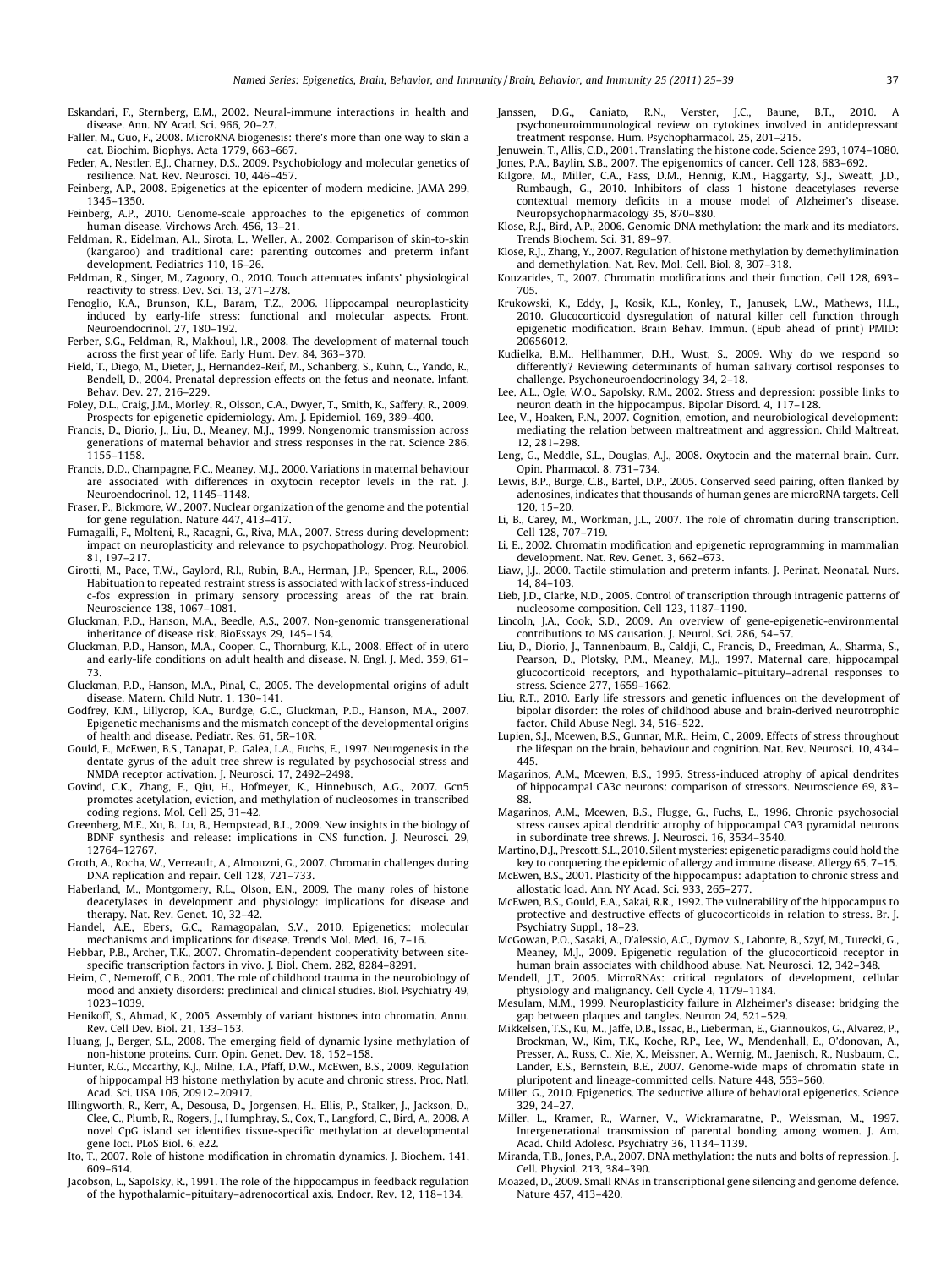- <span id="page-13-0"></span>Morelius, E., Theodorsson, E., Nelson, N., 2005. Salivary cortisol and mood and pain profiles during skin-to-skin care for an unselected group of mothers and infants in neonatal intensive care. Pediatrics 116, 1105–1113.
- Moriceau, S., Sullivan, R.M., 2005. Neurobiology of infant attachment. Dev. Psychobiol. 47, 230–242.
- Moszkowski, R.J., Stack, D.M., Chiarella, S.S., 2009. Infant touch with gaze and affective behaviors during mother–infant still–face interactions: co-occurrence and functions of touch. Infant Behav. Dev. 32, 392–403.
- Murgatroyd, C., Patchev, A.V., Wu, Y., Micale, V., Bockmuhl, Y., Fischer, D., Holsboer, F., Wotjak, C.T., Almeida, O.F., Spengler, D., 2009. Dynamic DNA methylation programs persistent adverse effects of early-life stress. Nat. Neurosci. 12, 1559– 1566.
- Murgatroyd, C., Wu, Y., Bockmuhl, Y.,Spengler, D., 2010. Genes learn from stress: How infantile trauma programs us for depression. Epigenetics 5(3) (Epub ahead of print) PMID: 20339319.
- Nan, X., Ng, H.H., Johnson, C.A., Laherty, C.D., Turner, B.M., Eisenman, R.N., Bird, A., 1998. Transcriptional repression by the methyl-CpG-binding protein MeCP2 involves a histone deacetylase complex. Nature 393, 386–389.
- Nathan, D., Ingvarsdottir, K., Sterner, D.E., Bylebyl, G.R., Dokmanovic, M., Dorsey, J.A., Whelan, K.A., Krsmanovic, M., Lane, W.S., Meluh, P.B., Johnson, E.S., Berger, S.L., 2006. Histone sumoylation is a negative regulator in Saccharomyces cerevisiae and shows dynamic interplay with positive-acting histone modifications. Genes Dev. 20, 966-976.
- Nelson, C.J., Santos-Rosa, H., Kouzarides, T., 2006. Proline isomerization of histone H3 regulates lysine methylation and gene expression. Cell 126, 905–916.
- Nestler, E.J., Carlezon Jr., W.A., 2006. The mesolimbic dopamine reward circuit in depression. Biol. Psychiatry 59, 1151–1159.
- Ney, P.G., 1989. Child mistreatment: possible reasons for its transgenerational transmission. Can. J. Psychiatry 34, 594–601.
- Ng, K., Pullirsch, D., Leeb, M., Wutz, A., 2007. Xist and the order of silencing. EMBO Rep. 8, 34–39.
- Noll, J.G., Trickett, P.K., Harris, W.W., Putnam, F.W., 2009. The cumulative burden borne by offspring whose mothers were sexually abused as children: descriptive results from a multigenerational study. J. Interpers. Violence 24, 424–449.
- Nowak, S.J., Corces, V.G., 2004. Phosphorylation of histone H3: a balancing act between chromosome condensation and transcriptional activation. Trends Genet. 20, 214–220.
- Oberlander, T.F., Weinberg, J., Papsdorf, M., Grunau, R., Misri, S., Devlin, A.M., 2008. Prenatal exposure to maternal depression, neonatal methylation of human glucocorticoid receptor gene (NR3C1) and infant cortisol stress responses. Epigenetics 3, 97–106.
- Peleg, S., Sananbenesi, F., Zovoilis, A., Burkhardt, S., Bahari-Javan, S., Agis-Balboa, R.C., Cota, P., Wittnam, J.L., Gogol-Doering, A., Opitz, L., Salinas-Riester, G., Dettenhofer, M., Kang, H., Farinelli, L., Chen, W., Fischer, A., 2010. Altered histone acetylation is associated with age-dependent memory impairment in mice. Science 328, 753–756.
- Penner, M.R., Roth, T.L., Barnes, C.A., Sweatt, J.D., 2010. An epigenetic hypothesis of aging-related cognitive dysfunction. Front. Aging Neurosci. 2, 9.
- Peterson, C.L., Laniel, M.A., 2004. Histones and histone modifications. Curr. Biol. 14, R546–R551.
- Pruessner, J.C., Champagne, F., Meaney, M.J., Dagher, A., 2004. Dopamine release in response to a psychological stress in humans and its relationship to early life maternal care: a positron emission tomography study using [11C]raclopride. J. Neurosci. 24, 2825–2831.
- Razin, A., 1998. CpG methylation, chromatin structure and gene silencing a threeway connection. EMBO J. 17, 4905–4908.
- Reinke, H., Horz, W., 2003. Histones are first hyperacetylated and then lose contact with the activated PHO5 promoter. Mol. Cell 11, 1599–1607.
- Reul, J.M., De Kloet, E.R., 1985. Two receptor systems for corticosterone in rat brain: microdistribution and differential occupation. Endocrinology 117, 2505– 2511.
- Rosenfeld, M.G., Lunyak, V.V., Glass, C.K., 2006. Sensors and signals: a coactivator/ corepressor/epigenetic code for integrating signal-dependent programs of transcriptional response. Genes Dev. 20, 1405–1428.
- Roth, S.Y., Denu, J.M., Allis, C.D., 2001. Histone acetyltransferases. Annu. Rev. Biochem. 70, 81–120.
- Roth, T.L., Lubin, F.D., Funk, A.J., Sweatt, J.D., 2009. Lasting epigenetic influence of early-life adversity on the BDNF gene. Biol. Psychiatry 65, 760–769.
- Roth, T.L., Sweatt, J.D., 2009. Regulation of chromatin structure in memory formation. Curr. Opin. Neurobiol. 19, 336–342.
- Roth, T.L., Sweatt, J.D., 2010. Epigenetic marking of the BDNF gene by early-life adverse experiences. Horm. Behav. (Epub ahead of print) PMID: 20483357.
- Sadoul, K., Boyault, C., Pabion, M., Khochbin, S., 2008. Regulation of protein turnover by acetyltransferases and deacetylases. Biochimie 90, 306–312.
- Santos-Rosa, H., Caldas, C., 2005. Chromatin modifier enzymes, the histone code and cancer. Eur. J. Cancer 41, 2381–2402.
- Sapolsky, R.M., 2000. Glucocorticoids and hippocampal atrophy in neuropsychiatric disorders. Arch. Gen. Psychiatry 57, 925–935.
- Schlotz, W., Phillips, D.I., 2009. Fetal origins of mental health: evidence and mechanisms. Brain Behav. Immun. 23, 905–916.
- Segman, R.H., Shefi, N., Goltser-Dubner, T., Friedman, N., Kaminski, N., Shalev, A.Y., 2005. Peripheral blood mononuclear cell gene expression profiles identify emergent post-traumatic stress disorder among trauma survivors. Mol. Psychiatry 10, 500–513.
- Selvi, R.B., Kundu, T.K., 2009. Reversible acetylation of chromatin: implication in regulation of gene expression, disease and therapeutics. Biotechnol. J. 4, 375– 390.
- Sheline, Y.I., Gado, M.H., Kraemer, H.C., 2003. Untreated depression and hippocampal volume loss. Am. J. Psychiatry 160, 1516–1518.
- Shi, X., Hong, T., Walter, K.L., Ewalt, M., Michishita, E., Hung, T., Carney, D., Pena, P., Lan, F., Kaadige, M.R., Lacoste, N., Cayrou, C., Davrazou, F., Saha, A., Cairns, B.R., Ayer, D.E., Kutateladze, T.G., Shi, Y., Cote, J., Chua, K.F., Gozani, O., 2006. ING2 PHD domain links histone H3 lysine 4 methylation to active gene repression. Nature 442, 96–99.
- Shilatifard, A., 2006. Chromatin modifications by methylation and ubiquitination: implications in the regulation of gene expression. Annu. Rev. Biochem. 75, 243– 269.
- Smith, B.C., Denu, J.M., 2009. Chemical mechanisms of histone lysine and arginine modifications. Biochim. Biophys. Acta 1789, 45–57.
- Sroufe, L.A., 2005. Attachment and development: a prospective, longitudinal study from birth to adulthood. Attach Hum. Dev. 7, 349–367.
- Sterner, D.E., Berger, S.L., 2000. Acetylation of histones and transcription-related factors. Microbiol. Mol. Biol. Rev. 64, 435–459.
- Strahl, B.D., Allis, C.D., 2000. The language of covalent histone modifications. Nature 403, 41–45.
- Tremblay, L.K., Naranjo, C.A., Graham, S.J., Herrmann, N., Mayberg, H.S., Hevenor, S., Busto, U.E., 2005. Functional neuroanatomical substrates of altered reward processing in major depressive disorder revealed by a dopaminergic probe. Arch. Gen. Psychiatry 62, 1228–1236.
- Trenkmann, M., Brock, M., Ospelt, C., Gay, S., 2010. Epigenetics in rheumatoid arthritis. Clin. Rev. Allergy Immunol. 39, 10–19.
- Trotter, K.W., Archer, T.K., 2007. Nuclear receptors and chromatin remodeling machinery. Mol. Cell. Endocrinol. 265–266, 162–167.
- Tsankova, N.M., Berton, O., Renthal, W., Kumar, A., Neve, R.L., Nestler, E.J., 2006. Sustained hippocampal chromatin regulation in a mouse model of depression and antidepressant action. Nat. Neurosci. 9, 519–525.
- Turek-Plewa, J., Jagodzinski, P.P., 2005. The role of mammalian DNA methyltransferases in the regulation of gene expression. Cell. Mol. Biol. Lett. 10, 631–647.
- Uchida, S., Nishida, A., Hara, K., Kamemoto, T., Suetsugi, M., Fujimoto, M., Watanuki, T., Wakabayashi, Y., Otsuki, K., Mcewen, B.S., Watanabe, Y., 2008. Characterization of the vulnerability to repeated stress in Fischer 344 rats: possible involvement of microRNA-mediated down-regulation of the glucocorticoid receptor. Eur. J. Neurosci. 27, 2250–2261.
- Uddin, M., Aiello, A.E., Wildman, D.E., Koenen, K.C., Pawelec, G., De Los Santos, R., Goldmann, E., Galea, S., 2010. Epigenetic and immune function profiles associated with posttraumatic stress disorder. Proc. Natl. Acad. Sci. USA 107, 9470–9475.
- Weaver, I.C., Cervoni, N., Champagne, F.A., D'alessio, A.C., Sharma, S., Seckl, J.R., Dymov, S., Szyf, M., Meaney, M.J., 2004. Epigenetic programming by maternal behavior. Nat. Neurosci. 7, 847–854.
- Weaver, I.C., Champagne, F.A., Brown, S.E., Dymov, S., Sharma, S., Meaney, M.J., Szyf, M., 2005. Reversal of maternal programming of stress responses in adult offspring through methyl supplementation: altering epigenetic marking later in life. J. Neurosci. 25, 11045–11054.
- Weaver, I.C., D'alessio, A.C., Brown, S.E., Hellstrom, I.C., Dymov, S., Sharma, S., Szyf, M., Meaney, M.J., 2007. The transcription factor nerve growth factor-inducible protein a mediates epigenetic programming: altering epigenetic marks by immediate-early genes. J. Neurosci. 27, 1756–1768.
- Weaver, I.C., Meaney, M.J., Szyf, M., 2006. Maternal care effects on the hippocampal transcriptome and anxiety-mediated behaviors in the offspring that are reversible in adulthood. Proc. Natl. Acad. Sci. USA 103, 3480–3485.
- Wilkinson, M.B., Xiao, G., Kumar, A., Laplant, Q., Renthal, W., Sikder, D., Kodadek, T.J., Nestler, E.J., 2009. Imipramine treatment and resiliency exhibit similar chromatin regulation in the mouse nucleus accumbens in depression models. J. Neurosci. 29, 7820–7832.
- Winberg, J., 2005. Mother and newborn baby: mutual regulation of physiology and behavior – a selective review. Dev. Psychobiol. 47, 217–229.
- Wrona, D., 2006. Neural–immune interactions: an integrative view of the bidirectional relationship between the brain and immune systems. J. Neuroimmunol. 172, 38–58.
- Wutz, A., 2007. Xist function: bridging chromatin and stem cells. Trends Genet. 23, 457–464.
- Zeng, Y., Yi, R., Cullen, B.R., 2003. MicroRNAs and small interfering RNAs can inhibit mRNA expression by similar mechanisms. Proc. Natl. Acad. Sci. USA 100, 9779– 9784.
- Zhang, T.Y., Meaney, M.J., 2010. Epigenetics and the environmental regulation of the genome and its function. Annu. Rev. Psychol. 61 (439–466), C431–C433.
- Zhang, Y., Ng, H.H., Erdjument-Bromage, H., Tempst, P., Bird, A., Reinberg, D., 1999. Analysis of the NuRD subunits reveals a histone deacetylase core complex and a connection with DNA methylation. Genes Dev. 13, 1924–1935.
- Zhang, Y., Reinberg, D., 2001. Transcription regulation by histone methylation: interplay between different covalent modifications of the core histone tails. Genes Dev. 15, 2343–2360.
- Zieker, J., Zieker, D., Jatzko, A., Dietzsch, J., Nieselt, K., Schmitt, A., Bertsch, T., Fassbender, K., Spanagel, R., Northoff, H., Gebicke-Haerter, P.J., 2007. Differential gene expression in peripheral blood of patients suffering from post-traumatic stress disorder. Mol. Psychiatry 12, 116–118.